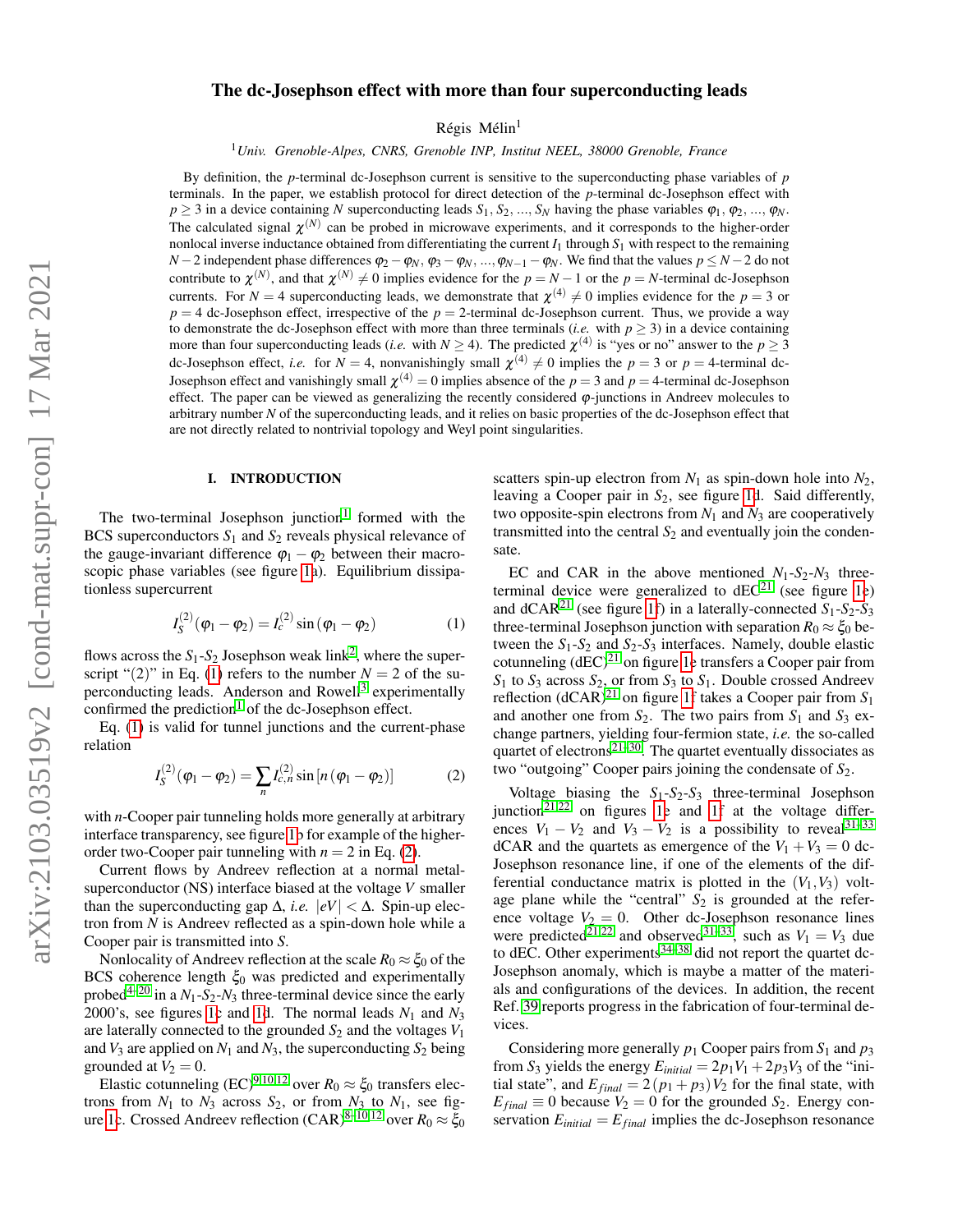

line at

<span id="page-1-1"></span>
$$
p_1V_1 + p_3V_3 = 0\tag{3}
$$

which is sustained by the static dc-phase variable

<span id="page-1-2"></span>
$$
\varphi_{p_1,q_1} = p_1 [\varphi_1(t) - \varphi_2(t)] + p_3 [\varphi_3(t) - \varphi_2(t)] \qquad (4)
$$

$$
= p_1 [\varphi_1 - \varphi_2] + p_3 [\varphi_3 - \varphi_2]. \tag{5}
$$

The following Josephson relations<sup>[1](#page-14-0)</sup>

$$
\varphi_1(t) = \varphi_1 + \frac{2eV_1}{\hbar}t\tag{6}
$$

$$
\varphi_2(t) = \varphi_2 \tag{7}
$$

$$
\varphi_3(t) = \varphi_3 + \frac{2eV_3}{\hbar}t\tag{8}
$$

for the superconducting phase variables  $\varphi_1(t)$ ,  $\varphi_2(t)$  and  $\varphi_3(t)$ as a function of the time *t* were combined to Eq. [\(3\)](#page-1-1) in order to deduce Eq. [\(5\)](#page-1-2) from Eq. [\(4\)](#page-1-2). Then, the multipair supercurrent generalizing the quartets<sup>[21](#page-14-9)[,22](#page-14-10)</sup> takes the form

<span id="page-1-3"></span>
$$
I_{p_1,p_3}^{(3)} = I_{c,p_1,p_3} \sin [p_1 (\varphi_1 - \varphi_2) + p_3 (\varphi_3 - \varphi_2)]. \quad (9)
$$

However, Eq. [\(9\)](#page-1-3) also holds at equilibrium, *i.e.* if all superconducting leads  $S_1$ ,  $S_2$  and  $S_3$  are grounded at  $V_1 - V_2$  $V_3 - V_2 = 0$ , and biased at the phase differences  $\varphi_1 - \varphi_2$  and  $\varphi_3 - \varphi_2$ . The present paper focuses on the equilibrium multiterminal dc-Josephson effect where all leads are grounded.

Nonlocality of the dc-Josephson effect can be understood in different ways:

(i) Subgap propagation over the zero-energy BCS coherence length  $R_0 \approx \xi_0$  across the "central"  $S_2$  in a  $S_1$ - $S_2$ - $S_3$  threeterminal Josephson junction made with the  $S_1 - S_2$  and  $S_2 - S_3$ lateral contacts separated by  $R_0$ , see the above discussion.

(ii) Emergence of dc-Josephson current controlled by the phase of three or more superconducting leads, see Eq. [\(9\)](#page-1-3) with  $p_1 \neq 0$  and  $p_3 \neq 0$ .

The considered devices involve *N* superconductors connected by single-channel weak links to the nonsuperconducting "central" region, see figure [2a](#page-2-0). The above item (i) for <span id="page-1-0"></span>FIG. 1. Panels a and b show the twoterminal dc-Josephson effect, with single Cooper pair tunneling [see Eq. [\(1\)](#page-0-0)] and two-Cooper pair tunneling [see Eq. [\(2\)](#page-0-1) with  $n = 2$ ] respectively. Panels c and d show double elastic cotunneling (dEC) and double crossed Andreev reflection (dCAR) respectively, in a three-terminal Josephson junction. Panels e and f show elastic cotunneling (EC) and crossed Andreev reflection (CAR) respectively, in a normal metal-superconductor-normal metal beam splitter.

nonlocality over  $R_0 \approx \xi_0$  is thus not directly relevant to the present work. According to the above item (ii), we evaluate the contribution of the *p*-terminal Josephson effect in a device containing *N* superconducting leads. Namely, we evaluate the sensitivity of the current  $I_1$  through lead  $S_1$  on the *p* superconducting phase variables  $\varphi_{a_1}, \varphi_{a_2}, ..., \varphi_{a_p}$  where  $1 \le a_1 < a_2 < \ldots < a_p \le N$ . Then, we define  $\chi^{(N)}$  as the partial derivative of  $I_1$  with respect to the  $N-2$  phase differences  $\varphi_2 - \varphi_N$ ,  $\varphi_3 - \varphi_N$ , ...,  $\varphi_{N-1} - \varphi_N$ . We show that the *p*-terminal dc-Josephson effect with  $p \le N - 2$  does not contribute to  $\chi^{(N)}$ while  $p = N$  and  $p = N - 1$  yield nonvanishingly small contribution to  $\chi^{(N)}$ . Thus, microwave experiments can reveal experimental evidence for  $\chi^{(4)} \neq 0$  with  $N = 4$ , which implies the  $p = 3$  or the  $p = 4$  three or four-terminal dc-Josephson effects, whatever the value of the  $p = 2$  dc-Josephson supercurrent. Thus, the following paper demonstrates the possibility of directly testing the multiterminal dc-Josephson effect with *p* > 3 in microwave experiments.

The paper is organized as follows. Section [II](#page-1-4) establishes connection to known results. Section [III](#page-3-0) presents the model and the *p*-terminal Josephson current in a device containing *N* superconducting leads. Section [IV](#page-6-0) provides examples with  $N = 3$  and  $N = 4$  superconducting leads. Section [V](#page-8-0) generalizes the theory to arbitrary number *N* of the superconducting leads. Numerical results for  $N = 4$  superconducting leads are presented in section [VI.](#page-12-0) Summary and final remarks are provided in section [VII.](#page-12-1)

## <span id="page-1-4"></span>II. CONNECTION WITH RECENT RESULTS

We first note that the field of multiterminal Josephson junctions<sup>[21–](#page-14-9)[30](#page-15-0)</sup> has recently been enriched with the proposal of nontrivial topology<sup>[40](#page-15-6)[–50](#page-15-7)</sup> and topology in the time-periodic Floquet dynamics<sup>[51](#page-15-8)[–53](#page-15-9)</sup>. The present paper is not directly related to those works on topology, in the sense that we consider basic properties of the dc-Josephson, which generally hold in the absence of Weyl-point singularities.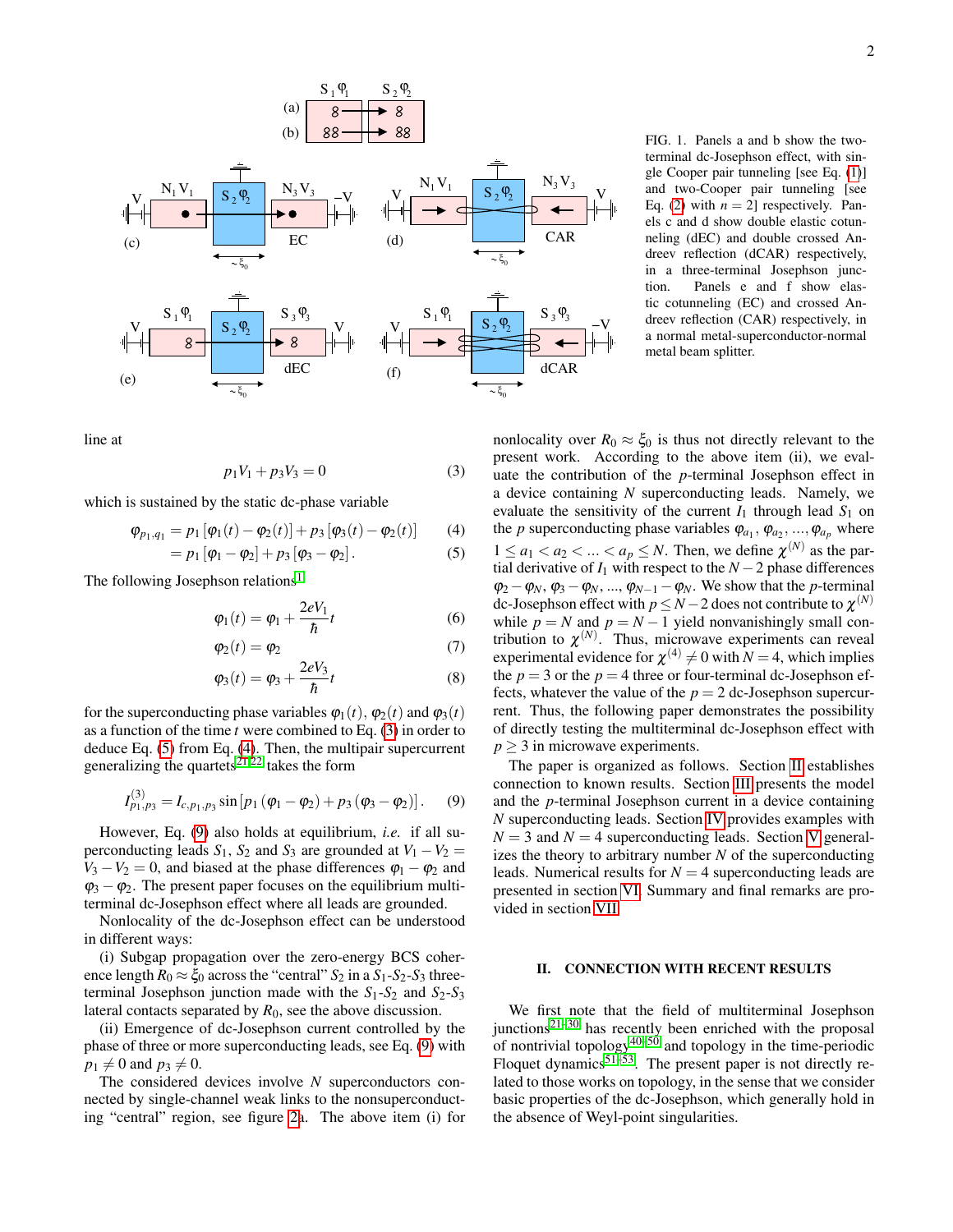

<span id="page-2-0"></span>(c) 4T FIG. 2. The highlighted panel a shows the *N*-terminal Josephson junction considered in the paper, where the *N* grounded superconducting leads  $S_1, S_2, ..., S_N$  with superconducting phase variables  $\varphi_1, ..., \varphi_N$  are connected to a small nonsuperconducting region. The supercurrents through the leads  $S_1$ ,  $S_2$ , ...,  $S_N$  are denoted by *I*<sub>1</sub>, *I*<sub>2</sub>, ..., *I<sub>N</sub>*, with  $\sum_{\alpha=1}^{N} I_{\alpha} = 0$ . Panels b-d show the devices with  $N = 3$  (b),  $N = 4$  (c), and  $N = 5$  (d).

This section provides connection to known results on the multiterminal dc-Josephson interferometers discussed in Refs. [24,](#page-14-11) [54](#page-15-10)[–56.](#page-15-11)

The recent Refs. [54](#page-15-10)[–56](#page-15-11) considered an "Andreev molecule" in the laterally-connected *S*1-*S*2-*S*<sup>3</sup> three-terminal Josephson junction under equilibrium voltage biasing conditions, *i.e.* the three superconducting leads  $S_1$ ,  $S_2$  and  $S_3$  are grounded at  $V_1$  −  $V_2 = V_3 - V_2 = 0$ . Refs. [54–](#page-15-10)[56](#page-15-11) characterize the supercurrent  $I_1(\varphi_3)$  through lead  $S_1$  as a function of the phase  $\varphi_3 \neq 0$  on *S*<sub>3</sub> which is not directly connected to *S*<sub>1</sub>, while  $\varphi$ <sub>2</sub> = 0 is the reference, and it is assumed in addition that  $\varphi_1 = 0$ .

This nonlocal response<sup>[54](#page-15-10)[–56](#page-15-11)</sup> of the supercurrent  $I_1$  through  $S_1$  to the phase  $\varphi_3$  on  $S_3$  originates from the above mentioned  $\rm dEC$  and  $\rm dCAR^{21}$  $\rm dCAR^{21}$  $\rm dCAR^{21}$ . In the limit of tunnel contacts, the  $\rm dEC$  and  $dCAR$  Josephson currents are given by<sup>[21](#page-14-9)</sup>

$$
I_{dEC}^{(3)} = I_{c,dEC}^{(3)} \sin(\varphi_1 - \varphi_3), \tag{10}
$$

$$
I_{dCAR}^{(3)} = I_{c,dCAR}^{(3)} \sin(\varphi_1 + \varphi_3 - 2\varphi_2), \tag{11}
$$

where " $(3)$ " in the superscript refers to the number  $N = 3$  of the superconducting leads. Considering  $\varphi_1 = \varphi_2 = 0$  and  $\varphi_3 \neq$ 0 yields the dc-Josephson current  $I_1$  through  $S_1$ :

$$
I_1^{(3)}(0) = I_{dEC}^{(3)} + I_{dCAR}^{(3)} = \left(-I_{c,dEC}^{(3)} + I_{c,dCAR}^{(3)}\right) \sin \varphi_3. \quad (12)
$$

In an intuitive two-terminal picture, a  $\varphi$ -junction is obtained<sup>[54](#page-15-10)[–56](#page-15-11)</sup>: the supercurrent  $I_1^{(3)}$  $\int_1^{(3)} (\varphi_1 - \varphi_2)$  plotted as a function of  $\varphi_1 - \varphi_2$  is shifted by arbitrary phase which is controlled by  $\varphi_3 - \varphi_2 \neq 0$ . Two limiting cases are considered:

(a) *In the tunnel limit*, the dEC and dCAR current-phase relations are 0- and  $\pi$ -shifted respectively<sup>[21](#page-14-9)[,22](#page-14-10)</sup>. Then,  $I_{c,dCAR}^{(3)}$  < 0 and  $-I_{c,dEC}^{(3)} < 0$  are both negative, yielding the same negative sign  $-I_{c,dEC}^{(3)} + I_{c,dCAR}^{(3)} < 0$  as if  $-I_{c,dEC}^{(3)}$  was alone. In this item (a), we assume that the contacts have linear dimension which is large compared to the Fermi wave-length  $\lambda_F$  and small compared to the superconducting coherence length  $\xi_0$ .

(b) The limit  $R_0 \ll \xi_0$  of small separation between the con*tacts* necessarily produces  $I_{c,dCAR}^{(3)} \simeq 0$ , because the assumption  $R_0 \ll \xi_0$  implies equivalence to the two-terminal  $S_1$ - $S_3$ . Then, the sign of  $-I_{c,dEC}^{(3)} + I_{c,dCAR}^{(3)} \simeq -I_{c,dEC}^{(3)} < 0$  is necessarily negative in the absence of dCAR.

The conditions for deducing "evidence for dCAR" from positive

<span id="page-2-1"></span>
$$
-I_{c,dEC}^{(3)} + I_{c,dCAR}^{(3)} > 0 \tag{13}
$$

have thus not been elucidated at present time: The above arguments show that Eq. [\(13\)](#page-2-1) is parameter-dependent. In the following paper, we propose another possibility for directly probing the *p*-terminal dc-Josephson effect with  $p > 3$ .

Considering now the  $(S_1, S_2, S_3, S_4)$  four-terminal Josephson junction with  $N = 4$ , we recently proposed<sup>[24](#page-14-11)</sup> a super-conducting quantum interference device (SQUID<sup>[57](#page-15-12)</sup>) containing two loops making four contacts on a double quantum dot defined in a semiconducting nanowire or a carbon nanotube. It was shown in Ref. [24](#page-14-11) that dEC and dCAR can be distinguished as different peaks in the Fourier transform of the critical current with respect to the magnetic field. Thus, this double  $\text{SQUID}^{24}$  $\text{SQUID}^{24}$  $\text{SQUID}^{24}$  successfully proposes a way to provide evidence for dCAR and for "the three-terminal dc-Josephson effect".

The device on figure [2c](#page-2-0) contains the four superconducting leads *S*1, *S*2, *S*3, *S*<sup>4</sup> which are biased at the three independent phases differences  $\varphi_1 - \varphi_4$ ,  $\varphi_2 - \varphi_4$  and  $\varphi_3 - \varphi_4$ . As it is mentioned above, the superconducting leads are grounded at  $V_1 - V_4 = 0$ ,  $V_2 - V_4 = 0$  and  $V_3 - V_4 = 0$ . In addition, the two loops are pierced by the magnetic field fluxes Φ*<sup>A</sup>* and Φ*B*. Compared to Ref. [24,](#page-14-11) we complementary propose microwave detection of the second-order nonlocal inverse inductance

<span id="page-2-2"></span>
$$
\chi^{(4)} \equiv \chi^{(4)} (\varphi_1 - \varphi_4, \varphi_2 - \varphi_4, \varphi_3 - \varphi_4)
$$
 (14)

$$
=\frac{\partial^2 I_1^{(4)}\left(\varphi_1-\varphi_4,\varphi_2-\varphi_4,\varphi_3-\varphi_4\right)}{\partial\left(\varphi_2-\varphi_4\right)\partial\left(\varphi_3-\varphi_4\right)},\qquad(15)
$$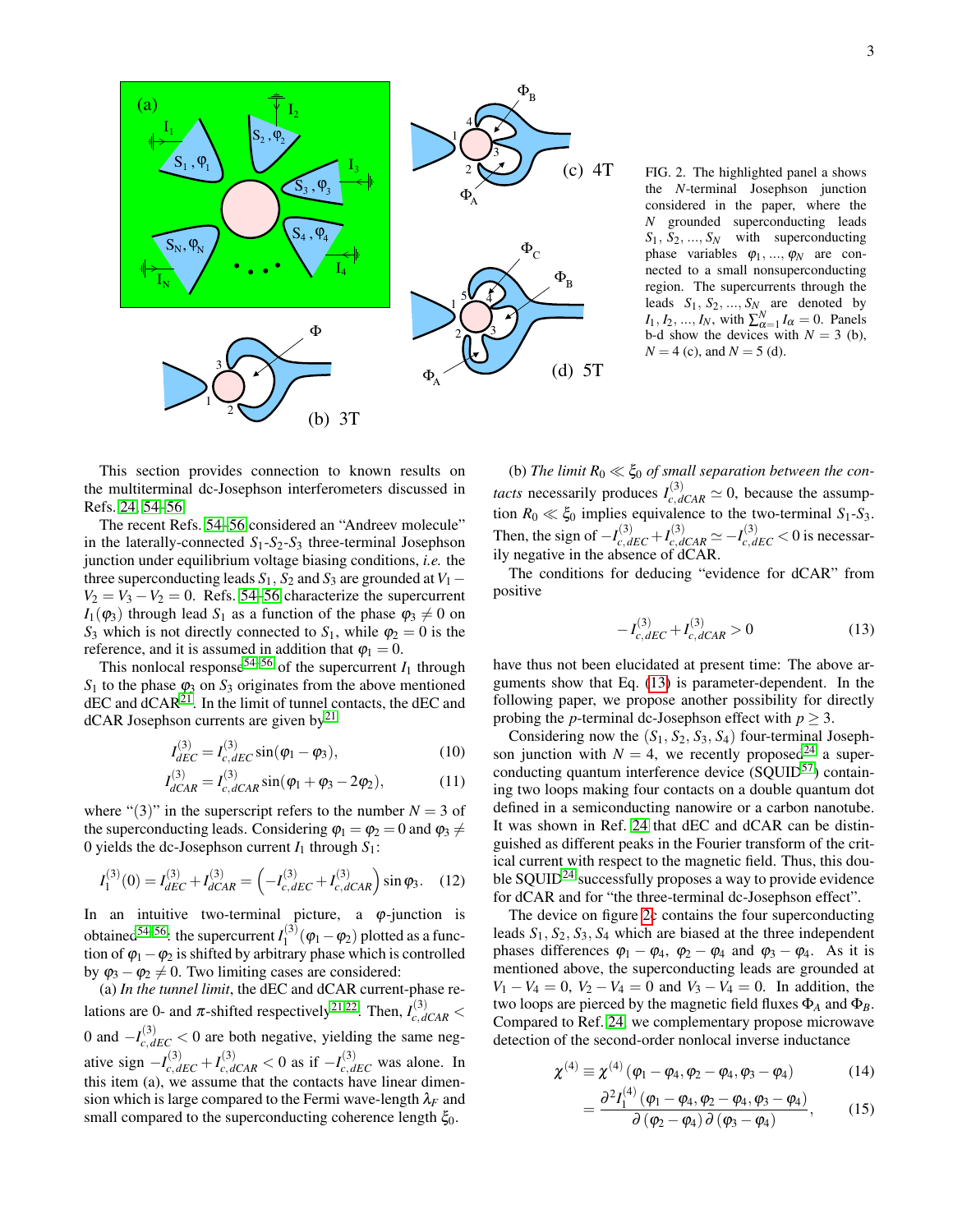which is also evaluated as a function of  $\varphi_1 - \varphi_4$  for  $\varphi_2 - \varphi_4 =$ 0 and  $\varphi_3 - \varphi_4 = 0$ :

<span id="page-3-1"></span>
$$
\chi^{(4)(0)} \equiv \chi^{(4)(0)} (\varphi_1 - \varphi_4)
$$
 (16)

$$
= \left. \frac{\partial^2 I_1^{(4)}(\varphi_1 - \varphi_4, \varphi_2 - \varphi_4, \varphi_3 - \varphi_4)}{\partial (\varphi_2 - \varphi_4) \partial (\varphi_3 - \varphi_4)} \right|_{\substack{\varphi_2 - \varphi_4 = 0 \\ \varphi_3 - \varphi_4 = 0}} \cdot (17)
$$

The superscript " $(4)$ " in Eqs. [\(14\)](#page-2-2)-[\(15\)](#page-2-2) and Eqs. [\(16\)](#page-3-1)-[\(17\)](#page-3-1) refers to the number  $N = 4$  of the superconducting leads, see the device on figure [2c](#page-2-0). In experiments, Eqs. [\(14\)](#page-2-2)-[\(17\)](#page-3-1) can be detected with microwaves.

In the paper, we demonstrate that

 $``\chi^{(4)}\left(\mathbf{\varphi}_{1}-\mathbf{\varphi}_{4},\mathbf{\Phi}_{A},\mathbf{\Phi}_{B}\right)=0\ or\ \chi^{(4)(0)}\left(\mathbf{\varphi}_{1}-\mathbf{\varphi}_{4}\right)=0"$ generically implies

"*Absence of the three- and four-terminal dc-Josephson effect, i.e.*  $I_{c,p_1,p_3}^{(3)} = 0$  *in Eq. [\(9\)](#page-1-3) for all p*1, *p*3*, and*  $I_{c,p_1,p_2,p_3}^{(4)} = 0$ *for all*  $p_1, p_2, p_3$ ".

The above mentioned four-terminal critical current<sup>[29](#page-14-12)[,33](#page-15-2)</sup>  $I_{c,p_{1},p_{2},p_{3}}^{(4)}$  corresponds to

$$
I_{p_1, p_2, p_3}^{(4)} (\varphi_1 - \varphi_4, \varphi_2 - \varphi_4, \varphi_3 - \varphi_4)
$$
\n
$$
= I_{c, p_1, p_2, p_3}^{(4)} \sin [p_1 (\varphi_1 - \varphi_4) + p_2 (\varphi_2 - \varphi_4)
$$
\n
$$
+ p_3 (\varphi_3 - \varphi_4)].
$$
\n(18)

Conversely, we deduce a second logical link:

"Nonvanishingly small signal  $\chi^{(4)}\left(\phi_1-\phi_4,\Phi_A,\Phi_B\right)\neq0$  or  $\chi^{(4)(0)}\left(\pmb{\varphi}_1-\pmb{\varphi}_4\right)\neq 0"$ 

generically implies

"*Evidence for the three- or four-terminal dc-Josephson ef*fect, i.e.  $I_{c,p_{1},p_{3}}^{(3)}\neq0$  for some  $p_{1},$   $p_{3}$  or  $I_{c,p_{1},p_{2},p_{3}}^{(4)}\neq0$  for some *p*1, *p*2, *p*3".

The two logical links are independent on the value of the two-terminal dc-Josephson current, *i.e. I*(2) *<sup>c</sup>*,*<sup>n</sup>* in Eq. [\(2\)](#page-0-1) can take the arbitrary values  $I_{c,n}^{(2)} \neq 0$ . In addition, we generalize the theory to an arbitrary number *N* of the superconducting leads.

### <span id="page-3-0"></span>III. *p*-TERMINAL JOSEPHSON CURRENT WITH *N* SUPERCONDUCTING LEADS

In this section, we establish an expression for the *p*-terminal dc-Josephson current with  $N \geq p$  superconducting leads. The Table summarizes the different values of *p* and *N* that are considered in the paper. Subsection [III A](#page-3-2) presents the expression of the Andreev Bound States (ABS) energies. Subsection [III B](#page-4-0) provides the general expression of the *p*-terminal Josephson current. Subsection [III C](#page-5-0) presents the example of a singlelevel quantum dot in the infinite-gap limit.

#### <span id="page-3-2"></span>A. Expression of the supercurrent carried by the Andreev Bound States

In this subsection, we evaluate the Fourier transform of the ABS energies with respect to all superconducting phase variables  $\varphi_1, ..., \varphi_N$  of the *N* superconducting leads  $S_1, ..., S_N$  connected to small nonsuperconducting region.

The ABS energies  $E_{ABS}^{q}$  $\mathcal{A}_{\text{ABS},\lambda}^{(\Psi)}$  ( $\varphi_1$ , ...,  $\varphi_N$ ) depend on all values of the  $\varphi_n - \varphi_N$  (where  $n = 1, ..., N - 1$  labels the superconducting leads and  $\lambda = 1, ..., N_{ABS}$  is used for the negativeenergy ABS). Taking the Fourier transform leads to

<span id="page-3-5"></span>
$$
E_{ABS,\lambda}^{\{\varphi\}}\left(\varphi_{1},\varphi_{2},...,\varphi_{N}\right)=\sum_{m_{1}}\sum_{m_{2}}...\sum_{m_{N}}E_{ABS,\lambda}^{\{m\}}\left[m_{1},m_{2},...,m_{N}\right]\times
$$
\n
$$
\exp\left(i\left(m_{1}\varphi_{1}+m_{2}\varphi_{2}+....+m_{N}\varphi_{N}\right)\right)\delta\left(m_{1}+m_{2}+...+m_{N}\right),\tag{19}
$$

where the constraint

<span id="page-3-3"></span>
$$
m_1 + m_2 + \dots + m_N = 0 \tag{20}
$$

originates from gauge invariance, *i.e.* any of the superconducting phases  $\varphi_{n_{ref}}$  can be chosen as the reference, leaving *N* −1 independent gauge-invariant phase differences ϕ*<sup>n</sup>* −  $\varphi_{n_{ref}}$  with  $n \neq n_{ref}$ . For instance, choosing  $n_{ref} = N$  leads to

<span id="page-3-4"></span>
$$
m_1 \varphi_1 + m_2 \varphi_2 + \dots + m_N \varphi_N
$$
  
=  $m_1 (\varphi_1 - \varphi_N) + m_2 (\varphi_2 - \varphi_N) + \dots$   
+ $m_{N-1} (\varphi_{N-1} - \varphi_N),$  (21)

where Eq. [\(20\)](#page-3-3) and Eq. [\(21\)](#page-3-4) are equivalently used. The variables  $m_1, m_2, ..., m_N$  are conjugate to the superconducting phases  $\varphi_1, \varphi_2, ..., \varphi_N$ , *i.e.* they are interpreted as the algebraic number of Cooper pairs transmitted into *S*1, *S*2, ..., *SN*.

The zero-temperature dc-Josephson current through the lead  $S_{N_0}$  is given by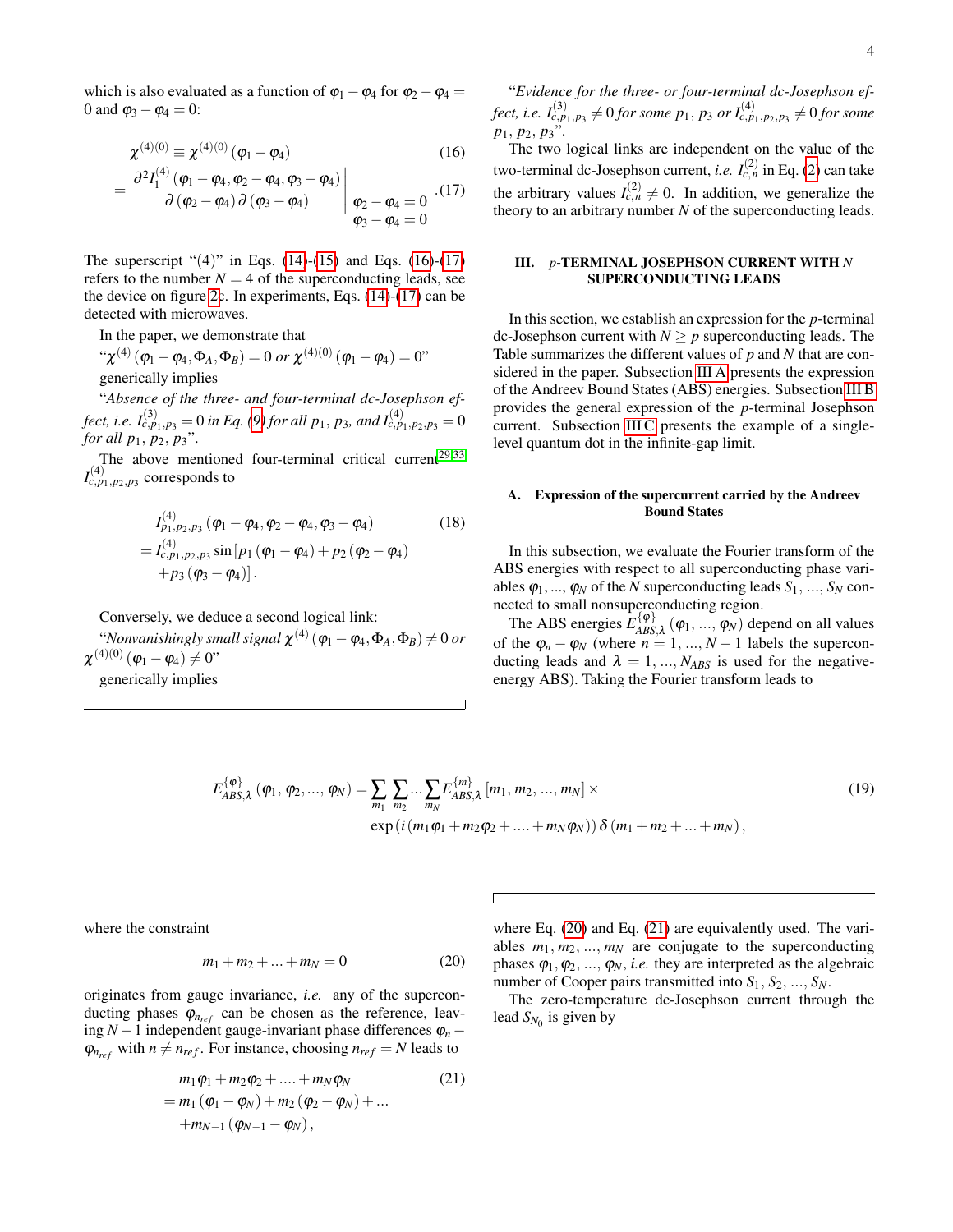| $\boldsymbol{N}$ | Figure number | $p=2$                           | $p = 3$          | $p=4$       | $\cdots$ | $p = N - 1$ | $p = N$    |
|------------------|---------------|---------------------------------|------------------|-------------|----------|-------------|------------|
| 2                |               | Eqs. $(1)-(2)$                  |                  |             | $\cdots$ |             |            |
|                  | Fig. $2b$     | Eqs. $(3\overline{2})$ - $(33)$ | Eq. $(34)$       |             | $\cdots$ |             |            |
| 4                | Fig. $2c$     | Eqs. $(40)-(40)$                | Eqs. $(41)-(43)$ | Eq. $(44)$  | $\cdots$ |             |            |
|                  |               |                                 | Eq. $(47)$       | Eq. $(48)$  | $\cdots$ |             |            |
|                  |               |                                 | Eq. $(50)$       | Eq. $(50)$  | $\cdots$ |             |            |
|                  | Fig. 3        | Fig. $3-a1$                     | Fig. $3-a2$      | Fig. $3-a3$ | $\cdots$ |             |            |
|                  | Fig. $4$      | Fig. 4-a1                       | Fig. $4-a2$      |             | $\cdots$ |             |            |
| $\cdots$         | $\cdots$      | $\cdots$                        | $\cdots$         |             | $\cdots$ | $\cdots$    |            |
| $N=2q$           | Fig. 2a       |                                 |                  |             | $\cdots$ | Eq. $(57)$  | Eq. $(54)$ |
| $N = 2q' + 1$    | Fig. 2a       |                                 |                  |             | $\cdots$ | Eq. $(62)$  | Eq. $(61)$ |

TABLE I. The table summarizes the values of *p* and *N* that are considered in the paper.

<span id="page-4-1"></span>
$$
I_{N_0}^{S,(N)}(\varphi_1, ..., \varphi_N) = -\frac{e}{\hbar} \frac{\partial}{\partial \varphi_{N_0}} \sum_{\lambda} E_{ABS,\lambda}^{\{\varphi\}}(\varphi_1, \varphi_2, ..., \varphi_N)
$$
(22)

$$
= \sum_{m_1} \sum_{m_2} \dots \sum_{m_N} I_{c,n_0}^{(N)} \left[ m_1, \dots, m_N \right] \sin \left( m_1 \varphi_1 + m_2 \varphi_2 + \dots + m_N \varphi_N \right) \delta \left( m_1 + m_2 + \dots + m_N \right), \tag{23}
$$

where

$$
I_{c,n_0}^{(N)}[m_1, ..., m_N] = -\frac{e}{\hbar} m_{N_0} E_{ABS,\lambda}^{\{m\}}[m_1, m_2, ..., m_N].
$$
 (24)

### <span id="page-4-0"></span>B. *p*-terminal dc-Josephson current with *N* superconducting leads

In this subsection, we provide expression for the *p*-terminal dc-Josephson current in a device containing *N* superconducting leads, with  $p \leq N$ .

We consider the *p* integers  $a_1, ..., a_p$  such that  $1 \le a_1 <$  $a_2 < ... < a_p \le N$ . They encode supercurrent flowing through the superconducting leads  $S_{a_1}, S_{a_2}, ..., S_{a_p}$ , and absence of supercurrent through  $S_{b_1}, S_{b_2}, ..., S_{b_{N-p}}$ , where  $a_{\alpha} \neq b_{\beta}$  for all  $\alpha = 1, 2, ..., p$  and  $\beta = 1, 2, ..., n - p$ . Then,  $m_{a\alpha} \neq 0$  if  $a_{\alpha}$ 

belong to  $\{a_1, ..., a_p\}$ , and  $m_{b} = 0$  if  $b_{\beta}$  is not in  $\{a_1, ..., a_p\}$ , see Eqs. [\(22\)](#page-4-1)-[\(23\)](#page-4-1).

These statements are illustrated on figure [3](#page-5-1) for the  $N = 4$ superconducting leads *S*1, *S*2, *S*<sup>3</sup> and *S*4. Figure [3-](#page-5-1)a1, [3](#page-5-1) b1 and [3-](#page-5-1)c1 show the balance in the number of "outgoing" and "incoming" Cooper pairs, for the  $p = 2, 3, 4$ -terminal dc-Josephson currents respectively, in a device containing  $N = 4$ superconducting leads. Figures [3-](#page-5-1)a2, [3-](#page-5-1)b2 and [3-](#page-5-1)c2 show the values of the variables  $a_{\alpha}$  and  $m_{a_{\alpha}}$  for the processes on figures [3-](#page-5-1)a1, 3-b1 and 3-c1 with  $(m_{a_1}, m_{a_2}) = (1, -1)$ ,  $(m_{a_1}, m_{a_2}, m_{a_3}) = (3, -1, -2)$  and  $(m_{a_1}, m_{a_2}, m_{a_3}, m_{a_4}) =$  $(1, -1, 1, -1)$  respectively. We also note that dressing the processes on figures [3-](#page-5-1)a1 and [3-](#page-5-1)a2 according to figures [4-](#page-5-2)a1 and [4-](#page-5-2)a2 leaves unchanged the values of  $a_{\alpha}$  and  $m_{a_{\alpha}}$ .

Now, Eqs. [\(22\)](#page-4-1)-[\(23\)](#page-4-1) are decomposed as the following:

<span id="page-4-3"></span>
$$
I_{N_0}^{S,(N)}(\varphi_1, ..., \varphi_N) = \sum_{p=2}^{N} I_{N_0}^{S,(p)}(\varphi_1, ..., \varphi_N), \qquad (25)
$$

where

<span id="page-4-2"></span>
$$
I_{N_0}^{S,(N)(p)}(\varphi_1, ..., \varphi_N) = \sum_{a_1=1}^N \sum_{a_2=a_1+1}^N ... \sum_{a_p=a_{p-1}+1}^N \delta\left(\prod_{\alpha=1}^N (1-\delta(a_\alpha, n_0))\right) \sum_{m_{a_1}\neq 0}^N \sum_{m_{a_2}\neq 0}^N ... \sum_{m_{a_p}\neq 0}^N \times \left(I_{c,n_0}^{(N)(p)(a_1, a_2, ..., a_p)}\left[m_{a_1}, ..., m_{a_p}\right] \sin\left(m_{a_1}\varphi_{a_1} + m_{a_2}\varphi_{a_2} + ... + m_{a_p}\varphi_{a_p}\right) \delta\left(m_{a_1} + m_{a_2} + ... + m_{a_p}\right).
$$
\n(26)

The  $\delta$ -function  $\delta\left(\prod_{\alpha=1}^{N} \left(1-\delta_{a_{\alpha},n_{0}}\right)\right)$  in Eq. [\(26\)](#page-4-2) is used to indicate that the lead  $S_{N_0}$  (through which the supercurrent is evaluated) is among  $S_{a_1},..., S_{a_p}$  (which sustain the considered *p*-terminal dc-Josephson process). Namely,  $a_{\alpha_0} = N_0$  for one of the  $\alpha = \alpha_0$  implies  $\prod_{\alpha=1}^N (1 - \delta_{a_\alpha, n_0}) = 0$  and  $a_\alpha \neq N_0$  for all  $\alpha = 1, ..., p$  implies  $\prod_{\alpha=1}^{N} (1 - \delta_{a_{\alpha}, n_0}) = 1.$ 

Eqs. [\(22\)](#page-4-1)-[\(23\)](#page-4-1) were calculated from the contribution of the ABS to the dc-Josephson supercurrent. The present paper is based on the general current-phase relation given by Eq. [\(26\)](#page-4-2), which also captures the contribution of the continua<sup>[54–](#page-15-10)[56](#page-15-11)</sup>.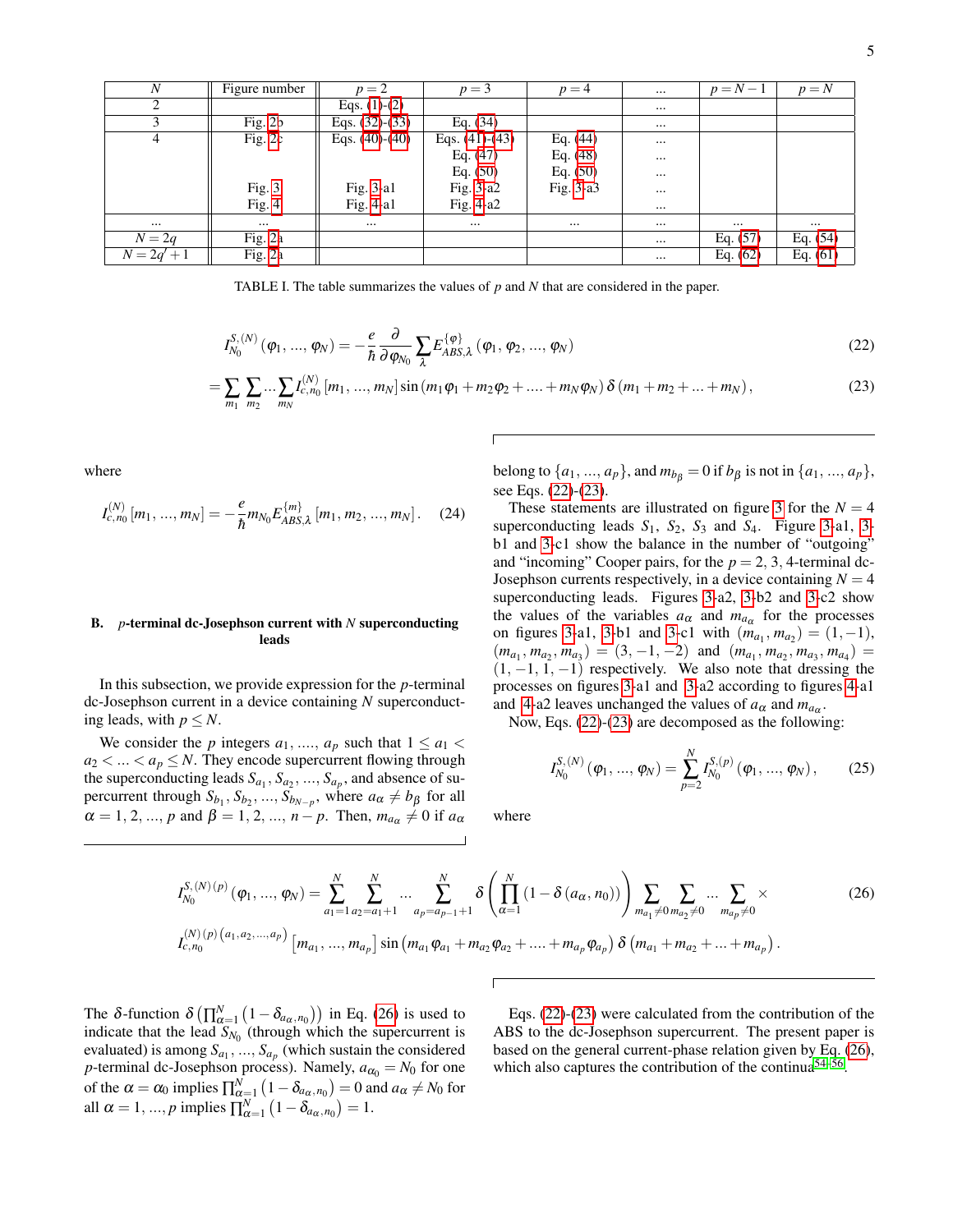

<span id="page-5-1"></span>FIG. 3. Panels a1, b1 and c1 show the "incoming" and "outgoing" Cooper pairs for the *p* = 2, 3, 4-terminal dc-Josephson processes respectively, with a total of  $N = 4$  superconducting leads. The corresponding values of  $a_{\alpha}$  and  $m_{a_{\alpha}}$  are shown on panels a2, b2 and c2. The integer  $a_{\alpha} \in \{1, ..., n\}$  is shown on the *x*-axis of panels a2, b2 and c2 corresponding to the parameters of panels a1, b1 and c1 respectively. The variable  $m \equiv m_\alpha$  on the *y*-axis of panels a2, b2 and c2 is the algebraic number of Cooper pairs transmitted in each superconducting lead.



<span id="page-5-2"></span>FIG. 4. Panels a1 and a2 are obtained by "dressing" the  $p = 2$  and  $p = 3$ -terminal dc-Josephson current processes on figures [3-](#page-5-1)a1 and [3-](#page-5-1)a2 by an "excursion" in and out from one of the superconducting leads. Thus, the  $p = 2$  and  $p = 3$ -terminal dc-Josephson processes on panel a1 and b1 involve three and four terminal respectively. They receive the same  $a_{\alpha}$  and  $m_{a_{\alpha}}$ values as the "bare" diagrams on figures [3](#page-5-1) a1 and [3-](#page-5-1)a2.

#### <span id="page-5-0"></span>C. Single-level quantum dot

In this subsection, we illustrate Eqs. [\(22\)](#page-4-1)-[\(23\)](#page-4-1) for a quantum dot connected to three or four superconducting leads. We denote by  $\Gamma_1, \Gamma_2, ..., \Gamma_N$  the line-width broadening associated to hopping between the dot and each of the superconducting leads  $S_1, S_2, ..., S_N$  in the normal-state. We take the infinite-gap limit, see for instance Refs. [53,](#page-15-9) [58,](#page-15-13) and [59.](#page-15-14) The  $2 \times 2$ Nambu Hamiltonian takes the form

<span id="page-5-4"></span>
$$
\mathscr{H}_{\infty} = \begin{pmatrix} 0 & \sum_{\alpha=1}^{N} \Gamma_{\alpha} \exp(i\varphi_{\alpha}) \\ \sum_{\alpha=1}^{N} \Gamma_{\alpha} \exp(-i\varphi_{\alpha}) & 0 \end{pmatrix}.
$$
 (27)

The ABS energies

<span id="page-5-5"></span>
$$
E_{ABS,\pm}(\varphi_1, \varphi_2, ..., \varphi_N)
$$
  
= 
$$
\pm \left| \sum_{\alpha=1}^N \Gamma_\alpha \exp(i\varphi_\alpha) \right|.
$$
 (28)

imply nonvanishingly small Fourier coefficients  $E_{ABC}^{\{m\}}$  $\frac{A_{\text{B}}(m_1, m_2, \ldots, m_N)}{A_{\text{B}}(m_1, m_2, \ldots, m_N)}$  in Eq. [\(19\)](#page-3-5). This yields the *p*-terminal Josephson effect, *i.e.* components of the supercurrent which are sensitive to the superconducting phase variables of *p* superconducting leads:

$$
\Psi_p [a_1, a_2, ..., a_p] = m_{a_1} \varphi_{a_1} + m_{a_2} \varphi_{a_2} + ... + m_{a_p} \varphi_{a_p}, \quad (29)
$$

where  ${a_{\alpha}}$  is a set of *p* integers such that  $1 \le a_1 < a_2 < ... <$  $a_p \leq N$  and  $m_{a_\alpha} \neq 0$  for all  $\alpha = 1, ..., p$ .

Figures [5](#page-6-2) and [6](#page-7-0) show the distributions  $P(H_{n_1,n_2,n_3})$  and  $P(H_{n_1,n_2,n_3,n_4})$  for the Fourier harmonics of the three and fourterminal dc-Josephson currents

<span id="page-5-3"></span>
$$
H_{n_{a_1}, n_{a_2}, \dots, n_{a_p}} = \int \frac{d\varphi_{a_1}}{2\pi} \int \frac{d\varphi_{a_2}}{2\pi} \dots \int \frac{d\varphi_{a_p}}{2\pi} \times
$$
 (30)  

$$
I_1^{S(N)(p)}(\varphi_{a_1}, \varphi_{a_2}, \dots, \varphi_{a_p}) \times
$$
 (31)

$$
\sin (m_{a_1} \varphi_{a_1} + m_{a_2} \varphi_{a_2} + \ldots + m_{a_p} \varphi_{a_p}),
$$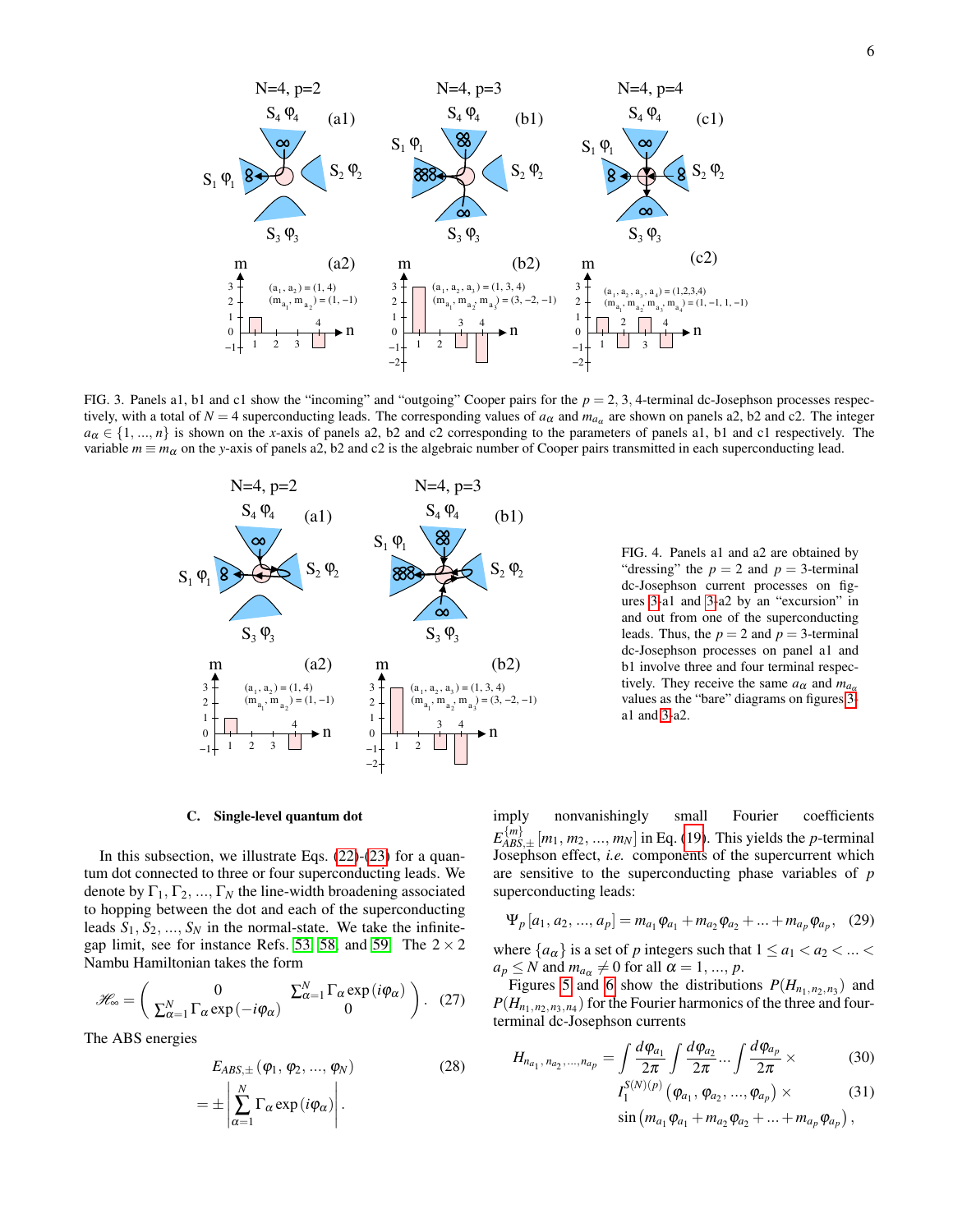

<span id="page-6-2"></span>FIG. 5. The figure shows the distribution  $P(H_{n_1, n_2, n_3})$  for a quantum dot connected to  $N = 3$  superconducting leads, where  $H_{n_1, n_2, n_3}$  is given by Eq. [\(30\)](#page-5-3) with  $N = p = 3$ . Panels a, b, c and d correspond to  $(n_1, n_2, n_3) = (1, 0, -1), (2, 0, -2), (1, 1, -2)$  and  $(2, 1, -3)$  respectively. The coupling parameters Γs entering Eqs. [\(27\)](#page-5-4)-[\(28\)](#page-5-5) are chosen at random in a Gaussian distribution centered at  $\Gamma = 1$  and with root-mean-square  $\delta\Gamma$  = 0.5. The negative values of the  $\Gamma$ s are rejected.

where  $a_{\alpha} \equiv \alpha$  on the examples of figures [5](#page-6-2) and [6](#page-7-0) where  $p = N$ .

The distribution of the  $\Gamma$ s in Eqs. [\(27\)](#page-5-4)-[\(28\)](#page-5-5) is taken as a Gaussian centered at  $\overline{\Gamma} = 1$ , with root-mean-square  $\delta \Gamma = 0.5$ . The negative values of the Γs are rejected in the numerical calculation. These parameter values imply that  $H_{n_1,n_2,n_3}$  and  $H_{n_1, n_2, n_3, n_4}$  are roughly of order unity on figures [5](#page-6-2) and [6.](#page-7-0) Fig-ure [5a](#page-6-2) shows the  $(1, 0, -1)$  harmonics with  $N = 3$ , with the expected positive sign. Figure [5b](#page-6-2) shows the expected negative sign of the  $(2, 0, -2)$  harmonics. Figure [5c](#page-6-2) shows the  $(1, 1, -2)$  quartets with negative sign corresponding to the negative  $I_{c,dCAR}$  < 0 mentioned in section [II.](#page-1-4) Figure [5d](#page-6-2) shows the (2, 1, −3) harmonics. Figures [6a-6d](#page-7-0) further illustrate the multiterminal dc-Josephson effect on the example of  $N = 4$  superconducting leads, with  $(n_1, n_2, n_3, n_4) = (1, -1, 1, -1)$ ,  $(3, 1, -2, -2), (2, 3, -3, -1)$  and  $(1, 3, -3, -1)$  respectively.

It is concluded that the multiterminal dc-Josephson effect naturally emerges if a quantum dot is connected to *N* superconducting leads, in the form of the higher-order harmonics of the dc-Josephson current-phase relation, see the selected values of  $(n_1, n_2, n_3)$  and  $(n_1, n_2, n_3, n_4)$  for  $N = 3$  and  $N = 4$ superconducting leads on figures [5](#page-6-2) and [6](#page-7-0) respectively.

# <span id="page-6-0"></span>IV. EXAMPLES WITH *N* = 3, 4 SUPERCONDUCTING LEADS

In this section, we present the specific examples of  $N = 3$ and  $N = 4$  superconducting leads, see the devices on fig-ures [2b](#page-2-0) and [2c](#page-2-0) respectively. The cases  $N = 3$  and  $N = 4$  are treated in sections [IV A](#page-6-3) and [IV B](#page-7-1) respectively. We show that  $\chi^{(3)}$  for  $N = 3$  yields the  $p = 2$  and the  $p = 3$ -terminal dc-Josephson effect, and that  $\chi^{(4)}$  for  $N = 4$  yields the  $p = 3$ and the  $p = 4$ -terminal dc-Josephson effect, whatever the value of the  $p = 2$ -terminal dc-Josephson current. Thus, our proposal has the potential for directly probing the  $p = 3$  or  $p = 4$ -terminal dc-Josephson effect with  $N = 4$  superconducting leads in microwave experiments.

#### <span id="page-6-3"></span>Device with  $N = 3$  superconducting leads on figure [2b](#page-2-0)

In this subsection, we consider the device with  $N = 3$  superconducting leads on figure [2b](#page-2-0). We specifically evaluate the flux-Φ sensitivity of the supercurrent through the lead *S*1:

<span id="page-6-1"></span>
$$
I_1^{(3)}(\varphi_1, \varphi_2, \varphi_3)
$$
  
= 
$$
\sum_{n \neq 0} I_c^{(3)(2)(1,2)}[n] \sin[n(\varphi_1 - \varphi_2)]
$$
 (32)

$$
+\sum_{n\neq 0} I_c^{(3)(2)(1,3)}[n] \sin\left[n(\varphi_1-\varphi_3)\right]
$$
 (33)

+ 
$$
\sum_{n_1 \neq 0, n_2 \neq 0} I_c^{'(3)(3)(1,2,3)}[n_1, n_2] \times
$$
 (34)  
\nsin $[n_1 (\varphi_1 - \varphi_3) + n_2 (\varphi_2 - \varphi_3)].$ 

Taking into account that  $\varphi_3 = \varphi_2 - \Phi$ , we obtain  $\varphi_1 - \varphi_3 =$  $\varphi_1 - \varphi_2 + \Phi$ . The considered signal for  $N = 3$  is defined as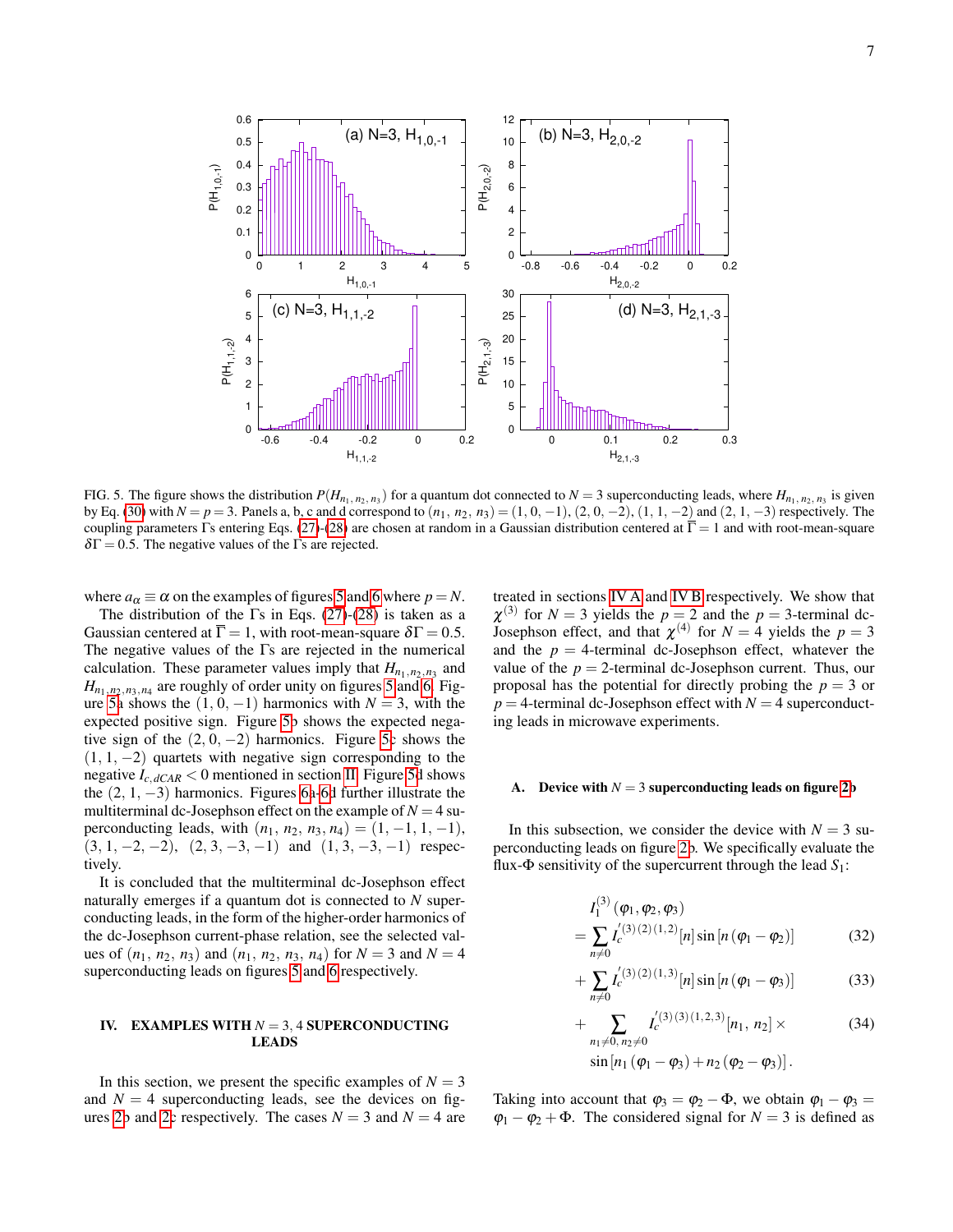

<span id="page-7-0"></span>FIG. 6. The figure shows the distribution  $P(H_{n_1,n_2,n_3,n_4})$  for a quantum dot connected to  $N = 4$  superconducting leads, where  $H_{n_1,n_2,n_3,n_4}$ is given by Eq. [\(30\)](#page-5-3) with  $N = p = 4$ . Panels a, b, c and d correspond to  $(n_1, n_2, n_3, n_4) = (1, -1, 1, -1), (3, 1, -2, -2), (2, 3, -3, -1)$  and (1, 3, −3, −1) respectively. The coupling parameters Γs entering Eqs. [\(27\)](#page-5-4)-[\(28\)](#page-5-5) are chosen at random in a Gaussian distribution centered at  $\overline{\Gamma} = 1$  and with root-mean-square  $\delta \Gamma = 0.5$ .

the following:

<span id="page-7-2"></span>
$$
\chi^{(3)}(\varphi_1 - \varphi_2, \Phi) = \frac{\partial I_1^{(3)}(\varphi_1 - \varphi_3, \varphi_2 - \varphi_3)}{\partial (\varphi_2 - \varphi_3)},\qquad(35)
$$

which is analogous to  $\chi^{(4)}$  in the above Eqs. [\(14\)](#page-2-2)-[\(15\)](#page-2-2) with  $N = 4$  superconducting leads. Again,  $\chi^{(3)}$  in Eq. [\(35\)](#page-7-2) can be detected in microwave experiments.

The following is deduced from Eqs. [\(32\)](#page-6-1)-[\(35\)](#page-6-1):

<span id="page-7-3"></span>
$$
\chi^{(3)}(\varphi_1 - \varphi_2, \Phi) = \sum_{n \neq 0} n I_c^{(3)(2)(1,3)}[n] \cos[n(\varphi_1 - \varphi_2 + \Phi)] \tag{36}
$$

+
$$
\sum_{n_1,n_2} n_2 I_c^{(3)(3)(1,2,3)}[n_1, n_2] \times \cos[n_1(\varphi_1 - \varphi_2 + \Phi) + n_2 \Phi].
$$
 (37)

The zero-flux limit  $\Phi = 0$  of Eqs. [\(36\)](#page-7-3)-[\(37\)](#page-7-3) is the following:

<span id="page-7-4"></span>
$$
\chi^{(3)(0)}(\varphi_1 - \varphi_2) \equiv \chi^{(3)}(\varphi_1 - \varphi_2, 0)
$$
\n
$$
= \sum_{n \neq 0} n \left[ I_c^{(3)(2)(1,3)}[n] + \sum_{n_2 \neq 0} I_c^{(3)(3)(1,2,3)}[n, n_2] \right] \times \cos[n(\varphi_1 - \varphi_2)].
$$
\n(39)

Both  $p = 2$  and  $p = 3$  contribute to  $\chi^{(3)}$  in Eqs. [\(36\)](#page-7-3)-[\(37\)](#page-7-3) and  $\chi^{(3)(0)}$  in Eqs. [\(38\)](#page-7-4)-[\(39\)](#page-7-4). Thus,  $\chi^{(3)}$  or  $\chi^{(3)(0)}$  with  $N=3$ superconducting leads cannot be used to probe the  $p = 3$ terminal dc-Josephson effect independently on the contribution of the  $p = 2$ -terminal Josephson effect, see the discussion in section [II.](#page-1-4)

<span id="page-7-1"></span>B. Device with  $N = 4$  superconducting leads on figure [2c](#page-2-0)

In this subsection, we now consider the device with  $N = 4$ superconducting leads, see figure [2c](#page-2-0). We evaluate the sensitivity of the supercurrent  $I_1^{(4)}$  $t_1^{(4)}$  through the lead  $S_1$  on the three superconducting phase differences  $\varphi_1 - \varphi_4$ ,  $\varphi_2 - \varphi_4$  and  $\varphi_3 - \varphi_4$ .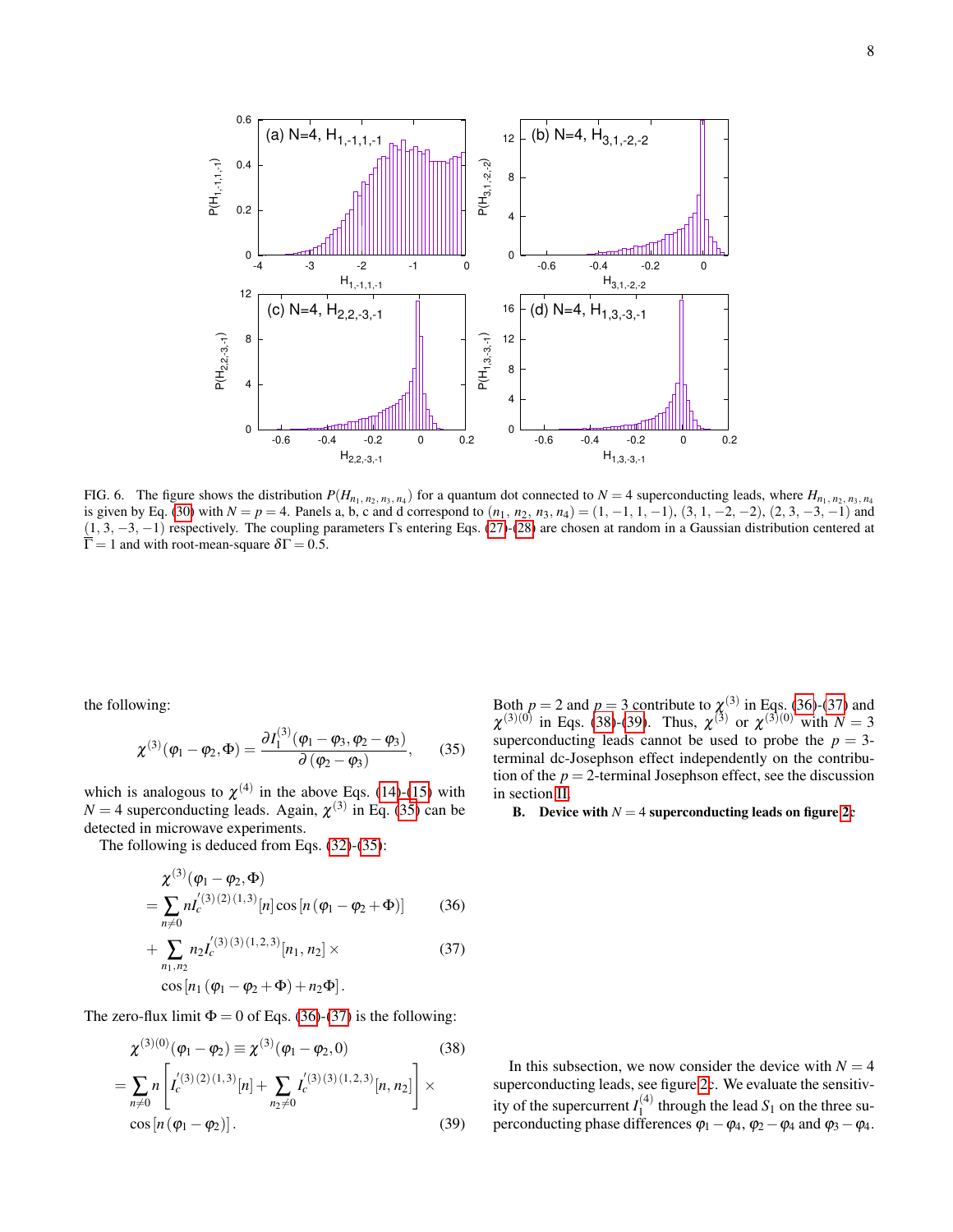The supercurrent through the superconducting lead  $S_1$  takes the form

<span id="page-8-1"></span>
$$
I_1^{(4)} = \sum_{n \neq 0} I_c^{(4)(2)(1,2)}[n] \sin[n(\varphi_1 - \varphi_2)] + \sum_{n \neq 0} I_c^{(4)(2)(1,3)}[n] \sin[n(\varphi_1 - \varphi_3)] + \sum_{n \neq 0} I_c^{(4)(2)(1,4)}[n] \sin[n(\varphi_1 - \varphi_4)] \tag{40}
$$

$$
+\sum_{n_1\neq 0,\,n_2\neq 0} I_{c}^{'(4)(3)(1,2,3)}[n_1, n_2] \sin[n_1 (\varphi_1-\varphi_3)+n_2 (\varphi_2-\varphi_3)] \tag{41}
$$

$$
+\sum_{n_1\neq 0,\,n_2\neq 0} I_c^{'(4)(3)(1,2,4)}[n_1,\,n_2]\sin[n_1(\varphi_1-\varphi_4)+n_2(\varphi_2-\varphi_4)]\tag{42}
$$

$$
+\sum_{n_1\neq 0, n_3\neq 0} I_c^{(4)(3)(1,3,4)}[n_1, n_3] \sin[n_1 (\varphi_1 - \varphi_4) + n_3 (\varphi_3 - \varphi_4)] \tag{43}
$$

+ 
$$
\sum_{n_1 \neq 0, n_2 \neq 0, n_3 \neq 0} I_c^{(4)(4)(1,2,3,4)}[n_1, n_2, n_3] \sin[n_1 (\varphi_1 - \varphi_4) + n_2 (\varphi_2 - \varphi_4) + n_3 (\varphi_3 - \varphi_4)].
$$
\n(44)

The fluxes  $\Phi_A$  and  $\Phi_B$  are taken into account with  $\varphi_3 = \varphi_2 - \Phi_A$  and  $\varphi_4 = \varphi_3 - \Phi_B$ , which leads to

<span id="page-8-4"></span>
$$
\varphi_3 - \varphi_4 = \Phi_B \tag{45}
$$

$$
\varphi_2 - \varphi_4 = \Phi_A + \Phi_B. \tag{46}
$$

Eq. [\(41\)](#page-8-1) and Eq. [\(44\)](#page-8-1) contribute for finite values to  $\chi^{(4)} \neq 0$  in Eqs. [\(14\)](#page-2-2)-[\(15\)](#page-2-2) and  $\chi^{(4)(0)}(\varphi_1 - \varphi_4) \neq 0$  in Eqs. [\(16\)](#page-3-1)-[\(17\)](#page-3-1). The other terms in Eqs. [\(40\)](#page-8-1)-[\(44\)](#page-8-1) do not contribute to  $\chi^{(4)}$  and  $\chi^{(4)(0)}(\varphi_1 - \varphi_N)$  after the partial derivatives with respect to  $\varphi_2 - \varphi_4$ and  $\varphi_3 - \varphi_4$  have been taken:

<span id="page-8-2"></span>
$$
\chi^{(4)}(\varphi_1 - \varphi_4, \Phi_A, \Phi_B) = \sum_{\substack{n_1 \neq 0, n_2 \neq 0}} n_2 (n_1 + n_2) I_c^{(4)(3)(1, 2, 3)}[n_1, n_2] \times \sin [n_1 (\varphi_1 - \varphi_4) + n_2 (\Phi_A + \Phi_B) - (n_1 + n_2) \Phi_B] - \sum_{\substack{n_1 \neq 0, n_2 \neq 0, n_3 \neq 0}} n_2 n_3 I_c^{(4)(4)(1, 2, 3, 4)}[n_1, n_2, n_3] \sin [n_1 (\varphi_1 - \varphi_4) + n_2 (\Phi_A + \Phi_B) + n_3 \Phi_B], \quad (48)
$$

where we used Eqs.  $(40)-(46)$  $(40)-(46)$  $(40)-(46)$ .

Assuming zero flux  $\Phi_A = \Phi_B = 0$  (or, equivalently,  $\phi_2 - \phi_4 = 0$  and  $\phi_3 - \phi_4 = 0$ ), Eqs. [\(47\)](#page-8-2)-[\(48\)](#page-8-2) simplify as

<span id="page-8-3"></span>
$$
\chi^{(4)(0)}(\varphi_1 - \varphi_4) \equiv \chi^{(4)}(\varphi_1 - \varphi_4, 0, 0)
$$
\n
$$
= \sum_{n_1 \neq 0, n_2 \neq 0} n_2 \left[ (n_1 + n_2) I_c^{(4)(3)(1, 2, 3)}[n_1, n_2] - \sum_{n_3 \neq 0} n_3 I_c^{(4)(4)(1, 2, 3, 4)}[n_1, n_2, n_3] \right] \sin\left[n_1 (\varphi_1 - \varphi_4)\right].
$$
\n(49)

Eqs. [\(47\)](#page-8-2)-[\(50\)](#page-8-3) contain the  $p = 3$  and the  $p = 4$ -terminal contributions  $I_c^{(4)(3)(1,2,3)}$  and  $I_c^{(4)(4)(1,2,3,4)}$ . The  $p = 2$  twoterminal  $I_c^{(4)(2)(1,2)}$ ,  $I_c^{(4)(2)(1,3)}$ ,  $I_c^{(4)(2)(1,4)}$  do not appear in Eqs. [\(47\)](#page-8-2)-[\(50\)](#page-8-3). Thus, experimental detection of  $\chi^{(4)} \neq 0$  or  $\chi^{(4)}(0) (\varphi_1 - \varphi_4) \neq 0$  implies evidence for the  $p = 3$  or  $p = 4$  dc-Josephson effects. Specifically, we demonstrated the following for  $N = 4$  superconducting leads (see figure [2c](#page-2-0)):

"*Nonvanishingly small*  $\chi^{(4)}(\varphi_1 - \varphi_4, \Phi_A, \Phi_B) \neq 0$  or  $\chi^{(4)(0)}(\varphi_1 - \varphi_4) \neq 0$  with  $N = 4$  superconducting leads" generically implies

"*Evidence for the*  $p = 3$  *or*  $p = 4$ *-terminal Josephson effect*".

Now, we generalize this statement to a device containing an arbitrary number *N* of the superconducting leads, see figures [2b](#page-2-0), [2c](#page-2-0) and [2d](#page-2-0) for  $N = 3, 4, 5$  respectively, and figure [7](#page-9-0) for  $N = 6$ .

## <span id="page-8-0"></span>V. *N* SUPERCONDUCTING LEADS

We demonstrated in the previous section [IV](#page-6-0) that  $\chi^{(3)} \neq 0$  or  $\chi^{(3)(0)}(\varphi_1 - \varphi_3) \neq 0$  for  $N = 3$ , and that  $\chi^{(4)} \neq 0$  or  $\chi^{(4)(0)}(\varphi_1 - \varphi_2)$  $\varphi_4$ )  $\neq$  0 for *N* = 4 imply evidence for the *p* = 2, 3 and the *p* = 3, 4 dc-Josephson effects respectively.

Now, we generalize this statement to arbitrary values of the number *N* of the superconducting leads. Subsection [V A](#page-9-1) provides expression of the higher-order nonlocal inverse inductance  $\chi^{(N)}$  at arbitrary N. Subsections [V B](#page-9-2) and [V C](#page-11-2) present the calculations for even and odd values of *N* respectively.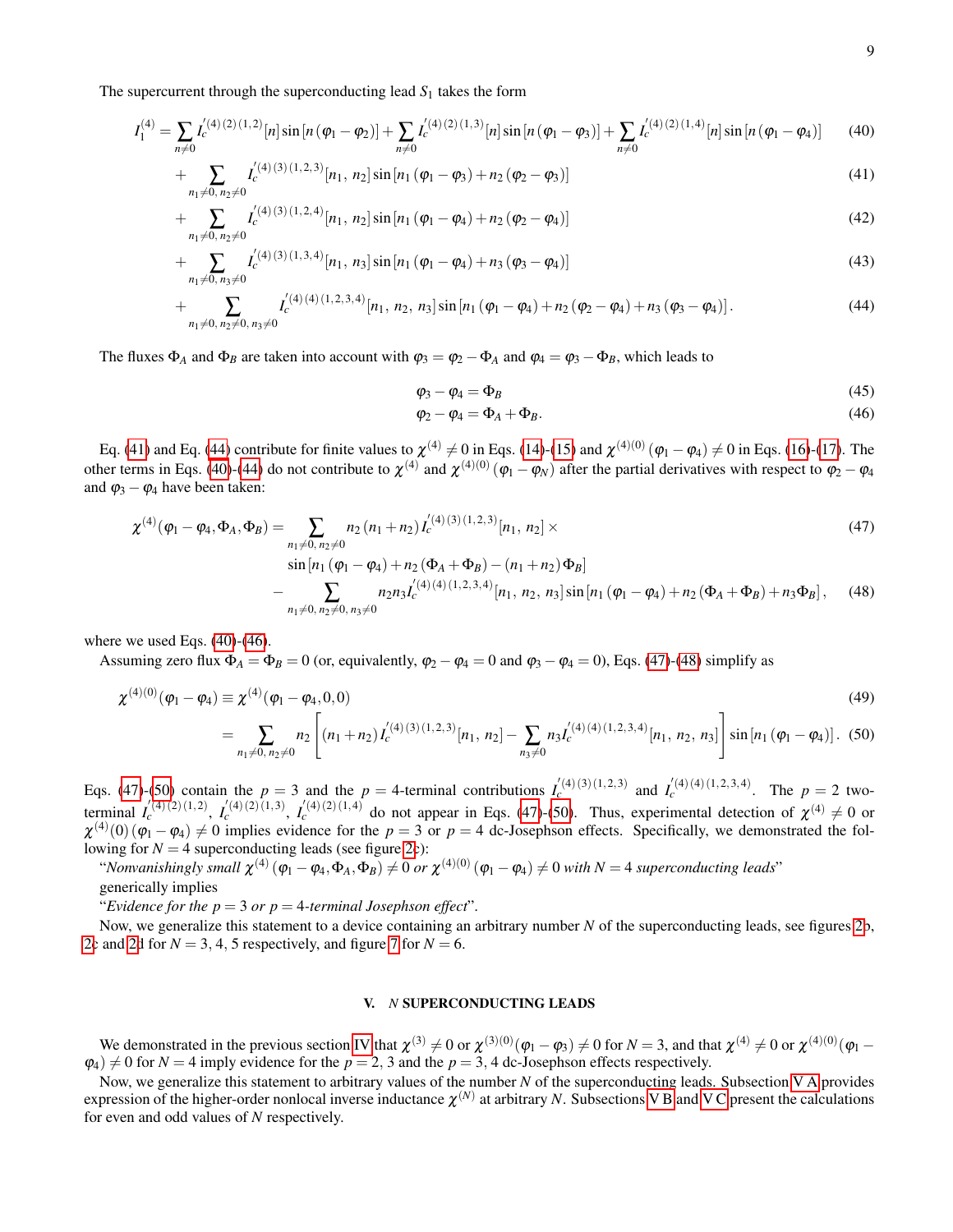### <span id="page-9-1"></span>A. Higher-order nonlocal inverse inductance

In this subsection, we discuss how  $N = 3$ , 4 in the previous sections [IV A](#page-6-3) and [IV B](#page-7-1) respectively can be generalized to arbitrary number *N* of superconducting leads.

Eqs. [\(25\)](#page-4-3)-[\(26\)](#page-4-2) for the dc-Josephson current are written as

<span id="page-9-3"></span>
$$
I_{1}^{'S(N)}(\varphi_{1}-\varphi_{N},\varphi_{2}-\varphi_{N},...,\varphi_{N-1}-\varphi_{N}) = \sum_{p=2}^{N-1} \sum_{a_{1}'=1}^{N-1} \sum_{a_{2}'=a_{1}'+1}^{N-1} ... \sum_{a_{p}'=a_{p-1}'+1}^{N-1} \varphi_{n} = a_{p-1}'+1
$$
\n
$$
\delta\left(\prod_{\alpha=1}^{N-1} \left(1-\delta\left(a_{\alpha}',1\right)\right)\right) \sum_{m'_{a_{1}'}\neq 0} \sum_{m'_{a_{2}'}\neq 0} ... \sum_{m'_{a_{p}'}\neq 0} I_{c}^{'(N)(1)(p)\left(a_{1}',a_{2}',...,a_{p}'\right)}[m'_{a_{1}'},...,m'_{a_{p}'}] \sin\left(\sum_{\alpha=1}^{p} m'_{a_{\alpha}'}\left(\varphi_{a_{\alpha}}-\varphi_{N}\right)\right),\tag{51}
$$

where we evaluated the supercurrent through the lead labeled by  $N_0 = 1$ , and used the phase  $\varphi_N$  of the superconducting lead  $S_N$  as a reference. The variable  $a'_\alpha$  in Eq. [\(51\)](#page-9-3) is defined in the interval  $1 \le a'_\alpha \le N - 1$  while  $a_\alpha$  in Eq. [\(26\)](#page-4-2) is such that  $1 \leq a_{\alpha} \leq N$ .

We define the order- $(N-2)$  nonlocal inductance as the signal which is proposed to be detected in microwave experiments:

<span id="page-9-4"></span>
$$
\chi^{(N)} \equiv \left[L_{N-2}^{-1}\right]'(\varphi_1 - \varphi_N, \varphi_2 - \varphi_N, ..., \varphi_{N-1} - \varphi_N)
$$
  
= 
$$
\frac{\partial^{N-2}}{\partial(\varphi_2 - \varphi_N) \partial(\varphi_3 - \varphi_N) ... \partial(\varphi_{N-1} - \varphi_N)} \times
$$
  

$$
I_1^{S}(\varphi_1 - \varphi_N, \varphi_2 - \varphi_N, ..., \varphi_{N-1} - \varphi_N).
$$
 (52)

We note that the lead  $S_N$  is singled out in Eq. [\(52\)](#page-9-4): the superconducting phase variable  $\varphi_N$  is the reference for evaluating the partial derivatives of  $I_1^S$  with respect to all of the  $\varphi_n - \varphi_N$ , with  $n = 2, ..., n - 1$ . Now, we provide a calculation of Eq. [\(52\)](#page-9-4).



<span id="page-9-0"></span>FIG. 7. The figure shows a  $N = 6$  dc-Josephson junction (a). Panels b, c and d, e show the  $p = 3, 6, 5, 5$ -terminal dc-Josephson processes in a device containing  $N = 6$  superconducting leads respectively. The processes on the greenhighlighted panels c and e contribute for a nonvanishingly small  $\left[\tilde{L}_{N-2}^{-1}\right]^{/(N)} \neq 0$ in Eq. [\(52\)](#page-9-4), on the condition of nonvanishingly small corresponding critical currents.

#### <span id="page-9-2"></span>**B.** Even number  $N = 2q$  of superconducting leads

In this subsection, we assume that  $N = 2q$  is even. In addition, we assume in subsection VB 1 that  $\sum_{\alpha=1}^{2q-1} m'_{b'_\alpha} \neq 0$  (with  $m'_{b'_{\beta}} \neq 0$  for all  $\beta = 1, ..., 2q - 1$ ). Conversely, subsection [V B 2](#page-10-3) deals with  $\sum_{\alpha=1}^{2q-1} m'_{b'_{\alpha}} = 0$ .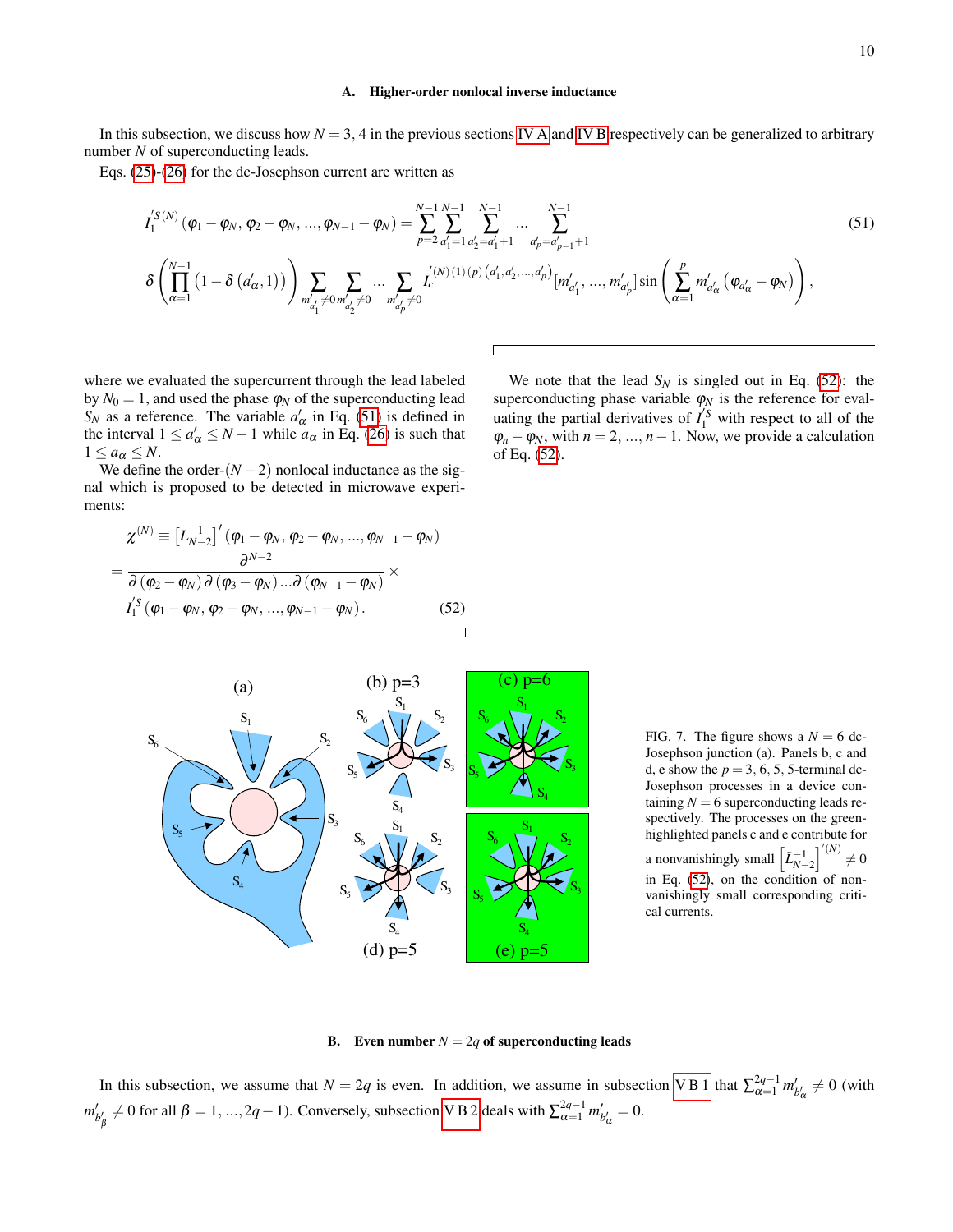# <span id="page-10-2"></span>*1. p* = 2*q-terminal Josephson processes with N* = 2*q superconducting leads*

In this subsection, we assume that  $N = 2q$  is even and  $\sum_{\alpha=1}^{2q-1} m'_{b'_\alpha} \neq 0$  (with  $m'_{b'_\alpha} \neq 0$  for all  $\beta = 1, ..., 2q - 1$ ).  $\alpha$   $\qquad \qquad \alpha$ 

This results in the  $p = 2q$ -terminal dc-Josephson contribution  $\left[L_{2q-2}^{-1}\right]^{'}$  to  $\chi^{(2q)} = \left[L_{2q-2}^{-1}\right]'$  in Eq. [\(52\)](#page-9-4). Taking into account that  $b'_\n\alpha = \alpha$  for a  $p = 2q = N$ -terminal dc-Josephson process, we find

$$
\left[L_{2q-2}^{-1}\right]'^{(2q)} = (-)^{q+1} \sum_{m_1' \neq 0} \sum_{m_2' \neq 0} \dots \sum_{m_{2q-1}'} I_{\substack{(2q)(2q)(1,2,\dots,2q-1)}([m_1',\dots,m_{2q-1}'] \times \atop \alpha=1}^{(2q-1)} \times \left(\prod_{\alpha=2}^{2q-1} m_{\alpha}' \left(\varphi_{\alpha} - \varphi_{2q}\right)\right).
$$
\n
$$
(53)
$$

Specializing to  $\varphi_2 - \varphi_{2q} = ... = \varphi_{2q-1} - \varphi_{2q} = 0$  and  $\varphi_1 - \varphi_{2q} \neq 0$  leads to

<span id="page-10-1"></span>
$$
\left[\tilde{L}_{2q-2}^{-1}\right]'^{(2q)(0)} = (-)^{q+1} \sum_{m_1' \neq 0} \sum_{m_2' \neq 0} \dots \sum_{m_{2q-1}' \neq 0} I_c'^{(1)(2q)(1,2,\dots,2q-1)}[m_1',\dots,m_{2q-1}'] \times
$$
\n
$$
\left(\prod_{\alpha=2}^{2q-1} m_\alpha'\right) \sin\left(m_1' \left(\varphi_1 - \varphi_{2q}\right)\right).
$$
\n(54)

<span id="page-10-3"></span>*2. p* = (2*q*−1)*-terminal Josephson processes with N* = 2*q superconducting leads*

Now, we assume in this subsection that  $N = 2q$  is even and

<span id="page-10-4"></span>
$$
\sum_{\alpha=1}^{2q-1} m'_{c'_\alpha} = 0,\t\t(55)
$$

with  $c'_\n\alpha = \alpha$  for all  $\alpha = 1, ..., 2q - 1$ . Then, we make use of the identities

$$
\sin\left(\sum_{\alpha=1}^{2q-1} m'_{\alpha}\left(\varphi_{\alpha}-\varphi_{2q}\right)\right)=\sin\left(\sum_{\alpha=1}^{2q-1} m'_{\alpha}\varphi_{\alpha}\right)=\sin\left(\sum_{\alpha=2}^{2q-1} m'_{\alpha}\left(\varphi_{\alpha}-\varphi_{1}\right)\right)
$$
\n
$$
=\sin\left(\sum_{\alpha=2}^{2q-1} m'_{\alpha}\left(\varphi_{\alpha}-\varphi_{2q}\right)-\sum_{\alpha=2}^{2q-1} m'_{\alpha}\left(\varphi_{2q}-\varphi_{1}\right)\right)=\sin\left(\sum_{\alpha=2}^{2q-1} m'_{\alpha}\left(\varphi_{\alpha}-\varphi_{2q}\right)+m'_{1}\left(\varphi_{2q}-\varphi_{1}\right)\right).
$$
\n(56)

Specializing to  $\varphi_1 - \varphi_{2q} \neq 0$  and  $\varphi_2 - \varphi_{2q} = ... = \varphi_{2q-1} - \varphi_{2q} = 0$ , we deduce the contribution  $\left[ \tilde{L}_{2q-2}^{-1} \right]^{(2q-1)}$  of the  $p = 2q - 1$ terminal dc-Josephson processes to  $\left[\tilde{L}_{2q-2}^{-1}\right]'$  in the presence of  $N=2q$  superconducting leads:

<span id="page-10-0"></span>
$$
\left[\tilde{L}_{2q-2}^{-1}\right]^{(2q-1)(0)} = (-)^q \sum_{m'_2 \neq 0} \sum_{m'_3 \neq 0} \dots \sum_{m'_{2q-2} \neq 0} I_{c,1}^{'(2q)(1)(2q-1)(1,2,\dots,2q-1)} \left[ -\left(\sum_{\alpha=2}^{2q-1} m'_\alpha\right), m'_2, \dots, m'_{2q-1} \right] \times \left(\prod_{\alpha=2}^{2q-1} m'_\alpha\right) \sin\left(\left(\sum_{\alpha=2}^{2q-1} m'_\alpha\right) (\varphi_1 - \varphi_{2q})\right),\right)
$$
\n(57)

where we used  $m'_{2q-1} = -\sum_{\alpha=1}^{2q-2} m'_{\alpha}$  deduced from Eq. [\(55\)](#page-10-4).

## *3. Summary*

The zero-flux limit of the predicted experimental signal with  $N = 2q$  generalizes the above Eq. [\(50\)](#page-8-3) with  $q = 2$ :

$$
\chi^{(2q)(0)}\left(\varphi_1 - \varphi_{2q}\right) = (54) + (57). \tag{58}
$$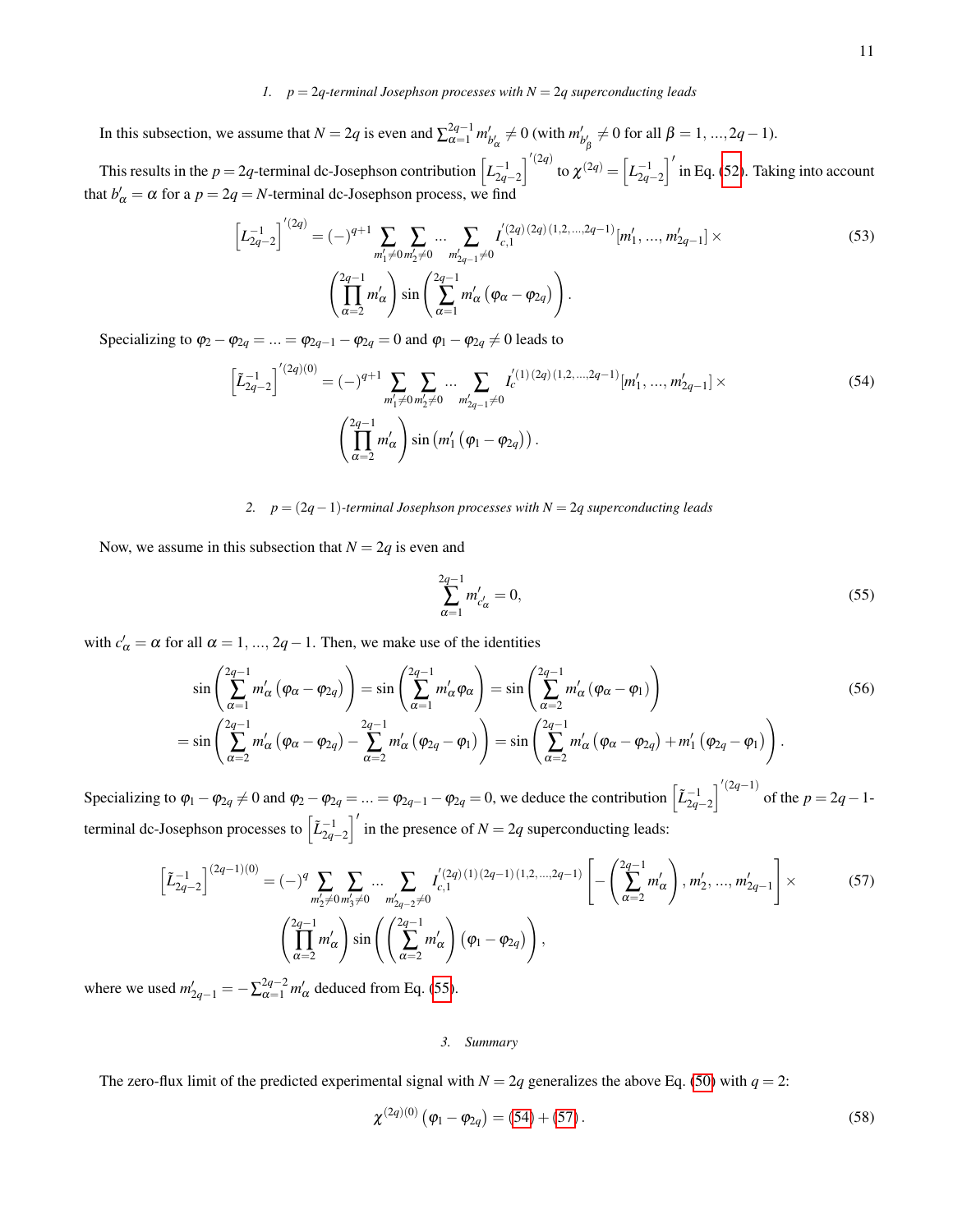# <span id="page-11-2"></span>C. Odd number  $N = 2q' + 1$  of superconducting leads

In this subsection, we assume now that  $N = 2q' + 1$  is odd. We assume in subsection [V C 1](#page-11-3) that  $\sum_{\alpha=1}^{2q-1} m'_{b'_\alpha} \neq 0$  (with  $m'_{b'_\beta} \neq 0$ for all  $\beta = 1, ..., 2q - 1$ ) and we assume in subsection [V C 2](#page-11-4) that  $\sum_{\alpha=1}^{2q-1} m'_{b'_\alpha} = 0$ .

<span id="page-11-3"></span>*1.*  $p = (2q' + 1)$ -terminal Josephson processes with  $N = 2q' + 1$  superconducting leads

In this subsection, we assume that  $N = 2q' + 1$  is odd and  $\sum_{\alpha=1}^{2q'} m'_{b'_\alpha} \neq 0$  (with  $m'_{b'_\beta} \neq 0$  for all  $\beta = 1, ..., 2q'$ ). We find

<span id="page-11-5"></span>
$$
\left[L_{2q'-1}^{-1}\right]^{(2q'+1)} = (-)^{q'+1} \sum_{m'_1 \neq 0} \sum_{m'_2 \neq 0} \dots \sum_{m'_{2q'} \neq 0} I_{c,1}^{(2q'+1)(2q')(1,2,\dots,2q')}[m'_1,\dots,m'_{2q'}] \times (59)
$$

$$
\left(\prod_{\alpha=2}^{2q'} m'_{\alpha}\right) \cos\left(\sum_{\alpha=1}^{2q'} m'_{\alpha}\left(\varphi_{\alpha}-\varphi_{2q'+1}\right)\right).
$$
\n(60)

Specializing Eq. [\(59\)](#page-11-5) to  $\varphi_2 - \varphi_{2q'+1} = ... = \varphi_{2q'} - \varphi_{2q'+1} = 0$  and  $\varphi_1 - \varphi_{2q'+1} \neq 0$  leads to

<span id="page-11-1"></span>
$$
\left[\tilde{L}_{2q'-1}^{-1}\right]^{'}(2q'+1)(0) = (-)^{q'+1} \sum_{m'_1 \neq 0} \sum_{m'_2 \neq 0} \dots \sum_{m'_{2q'} \neq 0} I_{c,1}^{'}(2q'+1)(2q')\left(1,2,\dots,2q'\right)\left[m'_1,\dots,m'_{2q'}\right] \times \left(\prod_{\alpha=2}^{2q'} m'_\alpha\right) \cos\left(m'_1\left(\varphi_1 - \varphi_{2q'+1}\right)\right).
$$
\n(61)

<span id="page-11-4"></span>2.  $p = 2q'$ -terminal Josephson processes with  $N = 2q' + 1$  superconducting leads

In this subsection, we assume that  $N = 2q' + 1$  is odd and  $\sum_{\alpha=1}^{2q'} m'_{b'\alpha} = 0$  (with  $m'_{b'\beta} \neq 0$  for all  $\beta = 1, ..., 2q'$ ). We specialize to  $\varphi_2 - \varphi_{2q'+1} = ... = \varphi_{2q'} - \varphi_{2q'+1} = 0$  and  $\varphi_1 - \varphi_{2q'+1} \neq 0$ , we deduce

<span id="page-11-0"></span>
$$
\left[\tilde{L}_{2q'-1}^{-1}\right]^{(2q')(0)} = (-)^{q'+1} \sum_{m'_2 \neq 0} \sum_{m'_3 \neq 0} \dots \sum_{m'_{2q'} \neq 0} I'_{c,1}^{(2q'+1)(2q')(1,2,\dots,2q')} \left[-\left(\sum_{\alpha=2}^{2q'} m'_\alpha\right), m'_2, \dots, m'_{2q'}\right] \times \left(\prod_{\alpha=2}^{2q'} m'_\alpha\right) \cos\left(\left(\sum_{\alpha=2}^{2q'} m'_\alpha\right) (\varphi_1 - \varphi_{2q'+1})\right).
$$
\n(62)

*3. Summary*

In general,

 $\left[L_{N-2}^{-1}\right]^{'}^{(N)} \neq 0$  (65)

$$
\left[L_{N-2}^{-1}\right]^{(N-1)} \neq 0\tag{66}
$$

if the corresponding critical currents are nonvanishingly small. We find:

$$
\left[L_{N-2}^{-1}\right]^{(p)} = 0 \text{ if } p \le N-2. \tag{67}
$$

In addition, the  $(N-2)$ -th order derivative of  $\sin \left( m_{a'_1} \varphi_{a'_1} + m_{a'_2} \varphi_{a'_2} + \dots + m_{a'_p} \varphi_{a'_p} \right)$  in Eq. [\(52\)](#page-9-4) produces sin or cos according to the parity of *N*.

The Appendix details examples with  $N = 6$  superconducting leads, see figure [7.](#page-9-0)

The zero-flux limit of the predicted experimental signal with  $N = 2q' + 1$  generalizes the above Eqs. [\(38\)](#page-7-4)-[\(39\)](#page-7-4):

$$
\chi^{(2q'+1)(0)}(\varphi_1 - \varphi_{2q}) = (61) + (62).
$$
 (63)

#### D. Discussion

To summarize, the  $p = N$ -terminal and some of the  $p = N -$ 1-terminal dc-Josephson processes contribute for finite values to  $\chi^{(N)} \equiv [L_{N-2}^{-1}]'$  given by Eq. [\(52\)](#page-9-4):

$$
\chi^{(N)} = \left[L_{N-2}^{-1}\right]' = \left[L_{N-2}^{-1}\right]^{(N)} + \left[L_{N-2}^{-1}\right]^{(N-1)}.\tag{64}
$$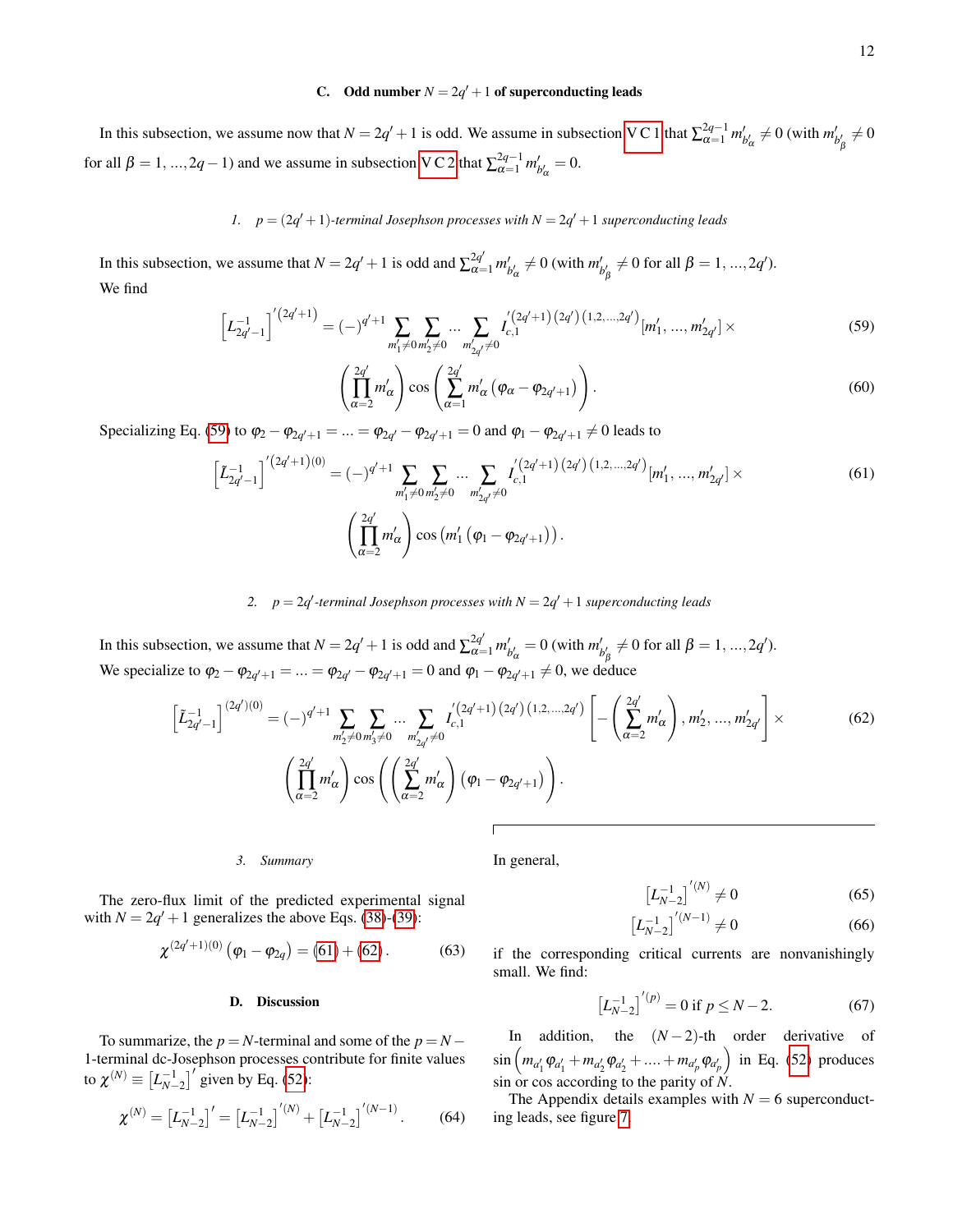

<span id="page-12-2"></span>FIG. 8. The figure shows  $\chi^{(4)(0)}(\varphi_1 - \varphi_4)$  as a function of  $\varphi_1 - \varphi_4$ , for  $\alpha_{2T} = 1$ ,  $\alpha_{4T} = 0$ . The values of  $\alpha_{3T}$  between 0 and 1 are shown on the figure.

## <span id="page-12-0"></span>VI. NUMERICAL RESULTS

Now, we present a numerical illustration that  $\chi^{(4)(0)}(\varphi_1 \varphi$ <sub>4</sub>) defined in Eq. [\(16\)](#page-3-1) is vanishingly small if the  $p = 3$  and the  $p = 4$ -terminal critical currents are also vanishingly small *i.e.*  $I_c^{(4)(3)(1,3,4)} = 0$  and  $I_c^{(4)(4)(1,2,3,4)} = 0$  in Eqs. [\(40\)](#page-8-1)-[\(44\)](#page-8-1).

This implies that "measurement of  $\chi^{(4)(0)}(\varphi_1 - \varphi_4) \neq 0$ " is evidence for the  $p = 3$  or  $p = 4$ -terminal dc-Josephson critical currents  $I_c^{(4)(3)(\hat{1},3,4)} \neq 0$  or  $I_c^{(4)(4)(1,2,3,4)} \neq 0$ .

We use the following phenomenological modeling of the ABS energies:

$$
E_{ABS}(\varphi_1, \varphi_2, \varphi_3, \varphi_4) = \alpha_0
$$
\n
$$
+ \alpha_{2T} \left\{ \cos(\varphi_1 - \varphi_2) + \cos(\varphi_1 - \varphi_3) + \cos(\varphi_1 - \varphi_4) + \cos(\varphi_2 - \varphi_3) + \cos(\varphi_2 - \varphi_4) + \cos(\varphi_3 - \varphi_4) \right\}
$$
\n
$$
+ \alpha_{3T} \left\{ \cos(\varphi_1 + \varphi_2 - 2\varphi_3) + \cos(\varphi_1 + \varphi_2 - 2\varphi_4) + \cos(\varphi_2 + \varphi_3 - 2\varphi_1) + \cos(\varphi_2 + \varphi_3 - 2\varphi_4) \right\}
$$
\n
$$
+ \cos(\varphi_1 + \varphi_3 - 2\varphi_2) + \cos(\varphi_1 + \varphi_3 - 2\varphi_4) + \cos(\varphi_1 + \varphi_4 - 2\varphi_2) + \cos(\varphi_1 + \varphi_4 - 2\varphi_3)
$$
\n
$$
+ \cos(\varphi_2 + \varphi_3 - 2\varphi_1) + \cos(\varphi_2 + \varphi_3 - 2\varphi_4) + \cos(\varphi_2 + \varphi_4 - 2\varphi_1) + \cos(\varphi_2 + \varphi_4 - 2\varphi_3)
$$
\n
$$
+ \cos(\varphi_3 + \varphi_4 - 2\varphi_1) + \cos(\varphi_3 + \varphi_4 - 2\varphi_2)
$$
\n
$$
+ \alpha_{4T} \left\{ \cos(\varphi_1 - \varphi_2 - \varphi_3 + \varphi_4) + \cos(\varphi_1 - \varphi_2 + \varphi_3 - \varphi_4) + \cos(\varphi_1 + \varphi_2 - \varphi_3 - \varphi_4) \right\},
$$
\n(69)

where  $\alpha_0$  is a constant energy shift, and  $\alpha_{2T}$ ,  $\alpha_{3T}$  and  $\alpha_{4T}$ parameterize the  $p = 2, 3, 4$  dc-Josephson effect.

The current  $I_1$  through the lead  $S_1$  is deduced from Eq. [\(22\)](#page-4-1), and  $\chi^{(4)(0)}(\varphi_1 - \varphi_4)$  is obtained from Eqs. [\(16\)](#page-3-1)-[\(17\)](#page-3-1).

Figure [8](#page-12-2) shows  $\chi^{(4)(0)}(\varphi_1 - \varphi_4)$  for  $\alpha_{2T} = 1$ ,  $\alpha_{4T} = 0$  and  $\alpha_{3T}$  between 0 and 1. It is concluded that  $\alpha_{3T} = \alpha_{4T} = 0$  implies  $\chi^{(4)(0)}(\varphi_1 - \varphi_4) = 0$ . Conversely,  $\alpha_{3T} \neq 0$  with  $\alpha_{4T} = 0$ implies nonvanishingly small  $\chi^{(4)(0)}(\varphi_1 - \varphi_4) \neq 0$ , whatever  $\alpha_{2T}$ . Thus, Figure [8](#page-12-2) confirms that  $\chi^{(4)(0)}(\varphi_1 - \varphi_4) \neq 0$  is evidence for the  $p = 3$  or  $p = 4$  dc-Josephson effect in a device with  $N = 4$  superconducting leads. The effect is "yes or no" answer to the  $p \geq 3$  multiterminal dc-Josephson effect.

#### <span id="page-12-1"></span>VII. CONCLUSIONS

Now, we present summary of the main results and final remarks.

We considered multiterminal dc-Josephson interferometers that were investigated in devices containing  $N = 4$  (or with  $N \geq 4$ ) superconducting leads, in a way which is different from the previous Refs. [24,](#page-14-11) [54](#page-15-10)[–56.](#page-15-11)

Specifically, we proposed to detect the  $p \geq 3$ -terminal Josephson effect in a device containing  $N = 4$  superconduct-ing leads, see figure [2c](#page-2-0). The experimental signal  $\chi^{(4)}$  or  $\chi^{(4)(0)}(\varphi_1 - \varphi_4)$  is given by Eqs. [\(14\)](#page-2-2)-[\(15\)](#page-2-2) or Eqs. [\(16\)](#page-3-1)-[\(17\)](#page-3-1) respectively. We obtained the following result:

"*Nonvanishingly small second-order nonlocal inverse in* $ductance \ \chi^{(4)} \ or \ \chi^{(4)(0)} \left(\varphi_{1} - \varphi_{4} \right)$ "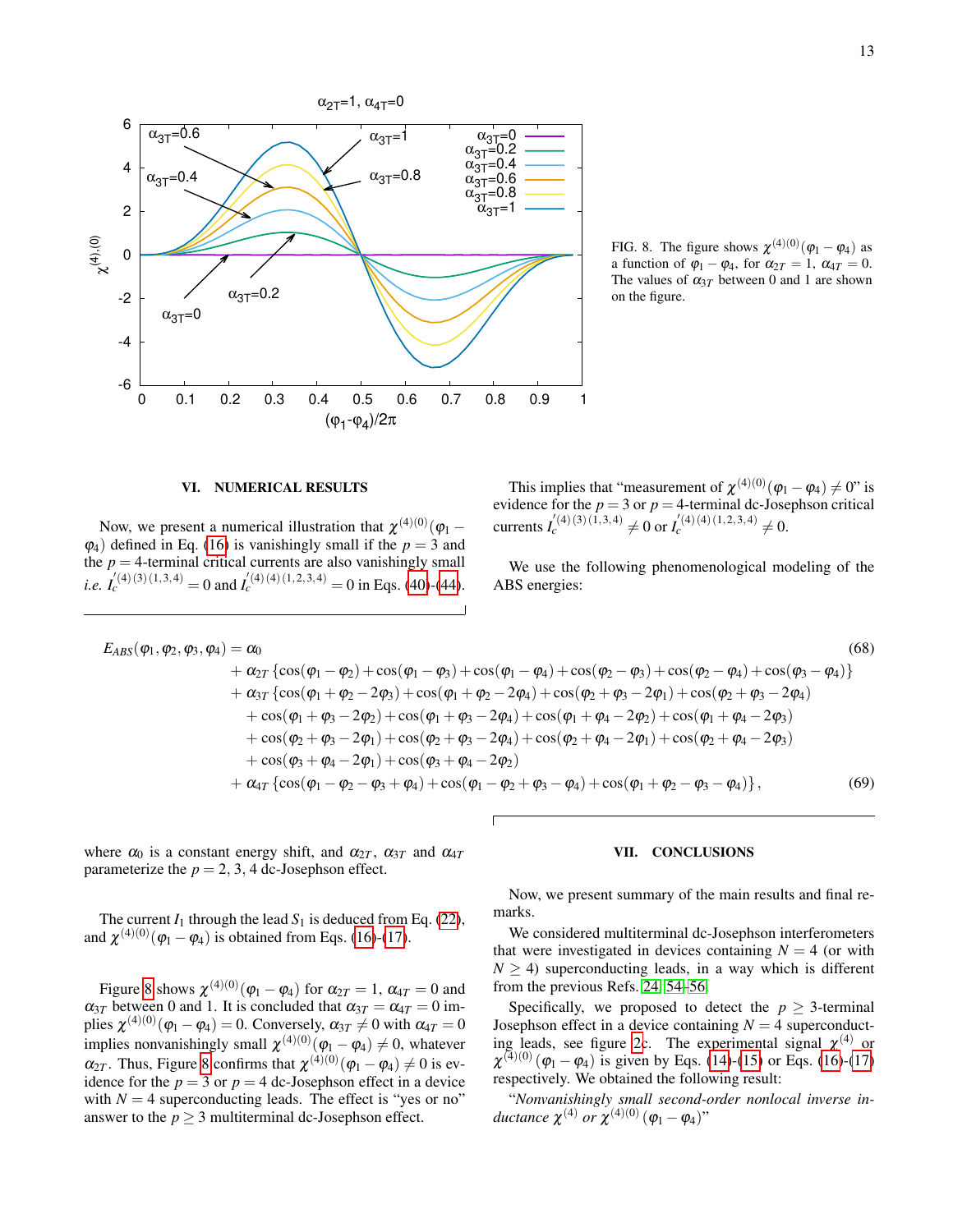generically implies

"*Evidence for the three or four-terminal dc-Josephson effect*".

We generalized this statement to a device containing arbitrary number  $N > 4$  of the superconducting leads, thus with *N* − 1 independent phase differences. One of those phase differences (*e.g.*  $\varphi_1 - \varphi_N$ ) is reserved for controlling the currentphase relation of the overall two-terminal device. The remaining *N* −2 independent superconducting phase differences are used in the definition Eq. [\(52\)](#page-9-4) of the higher-order nonlocal inverse inductance  $\chi^{(N)}$  and they are related to the  $N-2$  independent fluxes.

Practically, the partial derivative of the supercurrent *I*<sup>1</sup> through the superconducting lead  $S_1$  with respect to  $\varphi_2 - \varphi_N$ ,  $\varphi_3 - \varphi_N$ , ...,  $\varphi_{N-1} - \varphi_N$  [see Eqs. [\(14\)](#page-2-2)-[\(15\)](#page-2-2), [\(16\)](#page-3-1)-[\(17\)](#page-3-1) and Eq. [\(52\)](#page-9-4)] can be evaluated by changing variables from the  $N-1$  independent phase differences  $\varphi_1 - \varphi_N$ ,  $\varphi_2 - \varphi_N$ , ...,  $\varphi_{N-1} - \varphi_N$  to  $\varphi_1 - \varphi_N$  and the  $N-2$  fluxes  $\Phi_{A_1}, \Phi_{A_2}, \dots$  $\Phi_{\!A_{N-2}}.$ 

We demonstrated that finite values for  $\chi^{(N)} \neq 0$  or  $\chi^{(N)(0)}(\varphi_1 - \varphi_N) \neq 0$  necessarily originate from the  $p =$  $N-1$  and  $p = N$ -terminal dc-Josephson effects: the *p*terminal dc-Josephson effect does not contribute to  $\chi^{(N)}$  or  $\chi^{(N)(0)}(\varphi_1 - \varphi_N)$  if  $p \le N - 2$ .

Finally, a device with number  $N = 4$  of the superconducting leads and two loops seems to be already quite interesting from the point of view of possible experiments, see figure [2c](#page-2-0). Microwave detection of  $\chi^{(N)} \neq 0$  or  $\chi^{(N)(0)}(\varphi_1 - \varphi_N) \neq 0$  is promising, see also the recent Refs. [51–](#page-15-8)[53.](#page-15-9)

#### ACKNOWLEDGEMENTS

The idea of the paper came from reading the manuscript of V. Bezoni's PhD thesis<sup>[56](#page-15-11)</sup>. The author wishes to thank  $\overline{C}$ . $\ddot{O}$ . Girit for useful discussions and J.D. Pillet for sharing their results<sup>[54](#page-15-10)[,55](#page-15-15)</sup> prior to making their preprints public. The author wishes to thank Romain Danneau for useful comments on a previous version of the manuscript. The author thanks the Infrastructure de Calcul Intensif et de Données (GRI-

CAD) for use of the resources of the Mésocentre de Calcul Intensif de l'Universite Grenoble-Alpes (CIMENT). The ´ author acknowledges support from the French National Research Agency (ANR) in the framework of the Graphmon project (ANR-19-CE47-0007).

## $APPENDIX: EXAMPLES WITH  $N = 6$$ SUPERCONDUCTING LEADS

In this Appendix, we detail the examples shown on figure [7](#page-9-0) with  $N = 6$  superconducting leads.

Figure [7b](#page-9-0) shows example of a  $p = 3$ -terminal dc-Josephson process with  $N = 6$ . Figure [7c](#page-9-0) shows a  $p = 6$ -terminal process with  $N = 6$ . Figures [7d](#page-9-0) and [7e](#page-9-0) show  $p = 5$  with  $N = 6$ . Not all values of *p* contribute to  $\chi^{(N)} = \left[ L_{N-2}^{-1} \right]$  in Eq. [\(52\)](#page-9-4):

(i) The  $p = 3$ -terminal dc-Josephson current  $i_1(\varphi_3 - \varphi_1)$  $\varphi_1, \varphi_5 - \varphi_1$ ) shown on figure [7b](#page-9-0) depends on the two independent phase differences  $\varphi_3 - \varphi_1$  and  $\varphi_5 - \varphi_1$ , thus it cannot contribute to  $\chi^{(6)} = \left[L_4^{-1}\right]'$  in Eq. [\(52\)](#page-9-4) where nonvanishingly small value for  $\chi^{(6)} = [L_4^{-1}]' \neq 0$  requires additional sensitivity of the supercurrent through the lead  $S_1$  on both the superconducting phase variables  $\varphi_2$  and  $\varphi_4$ .

(ii) The  $p = 6$ -terminal dc-Josephson current  $i_2$  shown on figure [7c](#page-9-0) is sensitive to all phase differences between  $S_n$  and  $S_m$  with *n*,  $m = 1, ..., 6$ , thus it contributes for a finite value to  $\chi^{(N)} = [L_{N-2}^{-1}]'$  in Eq. [\(52\)](#page-9-4), see below.

(iii) The  $p = 5$ -terminal dc-Josephson current  $i_3(\varphi_2 - \pi)$  $\varphi_1, \varphi_4 - \varphi_1, \varphi_5 - \varphi_1, \varphi_6 - \varphi_1$  shown on figure [7d](#page-9-0) depends on  $N - 2 = 4$  phase differences. However, this dc-Josephson process produces  $\chi^{(6)} = [L_4^{-1}]' = 0$  because *i*<sub>3</sub> on figure [7d](#page-9-0) is independent on  $\varphi_3$ .

(iv) The  $p = 5$ -terminal dc-Josephson current  $i_4(\varphi_2 \varphi_1, \varphi_3 - \varphi_1, \varphi_4 - \varphi_1, \varphi_5 - \varphi_1$  shown on figure [7e](#page-9-0) is sensitive on all the phase variables { $\varphi_1$ ,  $\varphi_2$ ,  $\varphi_3$ ,  $\varphi_4$ ,  $\varphi_5$ }. Then,  $i_4 \equiv$  $i'_4(\varphi_1 - \varphi_6, \varphi_2 - \varphi_6, \varphi_3 - \varphi_6, \varphi_4 - \varphi_6, \varphi_5 - \varphi_6)$  contributes for a finite value to  $\chi^{(6)} = \left[L_4^{-1}\right]^{\prime}$ , see below.

Now, we detail the above items (ii) and (iv) corresponding to figures [7c](#page-9-0) and [7e](#page-9-0).

First, concerning item (ii) and figure [7c](#page-9-0), the lowest-order supercurrent  $i_2$  through the lead  $S_1$  is given by

$$
i_2(\varphi_1, \varphi_2, \varphi_3, \varphi_4, \varphi_5, \varphi_6) = j_2^{(0)} \sin\left[ (\varphi_2 - \varphi_1) + (\varphi_3 - \varphi_1) + (\varphi_4 - \varphi_1) + (\varphi_5 - \varphi_1) + (\varphi_6 - \varphi_1) \right]
$$
(70)

$$
= j_2^{(0)} \sin \left[ -5\varphi_1 + \varphi_2 + \varphi_3 + \varphi_4 + \varphi_5 + \varphi_6 \right]
$$
\n(71)

$$
= j_2^{(0)} \sin \left[ -5 \left( \varphi_1 - \varphi_6 \right) + \left( \varphi_2 - \varphi_6 \right) + \left( \varphi_3 - \varphi_6 \right) + \left( \varphi_4 - \varphi_6 \right) + \left( \varphi_5 - \varphi_6 \right) \right]. \tag{72}
$$

Thus,

<span id="page-13-0"></span>
$$
\frac{\partial^4 i_2(\varphi_1, \varphi_2, \varphi_3, \varphi_4, \varphi_5, \varphi_6)}{\partial (\varphi_2 - \varphi_6) \partial (\varphi_3 - \varphi_6) \partial (\varphi_4 - \varphi_6) \partial (\varphi_5 - \varphi_6)} = i_2(\varphi_1, \varphi_2, \varphi_3, \varphi_4, \varphi_5, \varphi_6)
$$
\n(73)

and we find:

$$
\frac{\partial^4 i_2(\varphi_1, \varphi_2, \varphi_3, \varphi_4, \varphi_5, \varphi_6)}{\partial (\varphi_2 - \varphi_6) \partial (\varphi_3 - \varphi_6) \partial (\varphi_4 - \varphi_6) \partial (\varphi_5 - \varphi_6)} \Bigg|_{\begin{subarray}{l} \varphi_2 - \varphi_6 = 0, \varphi_3 - \varphi_6 = 0 \\ \varphi_4 - \varphi_6 = 0, \varphi_5 - \varphi_6 = 0 \end{subarray}} = -j_2^{(0)} \sin [5 (\varphi_1 - \varphi_6)]. \tag{74}
$$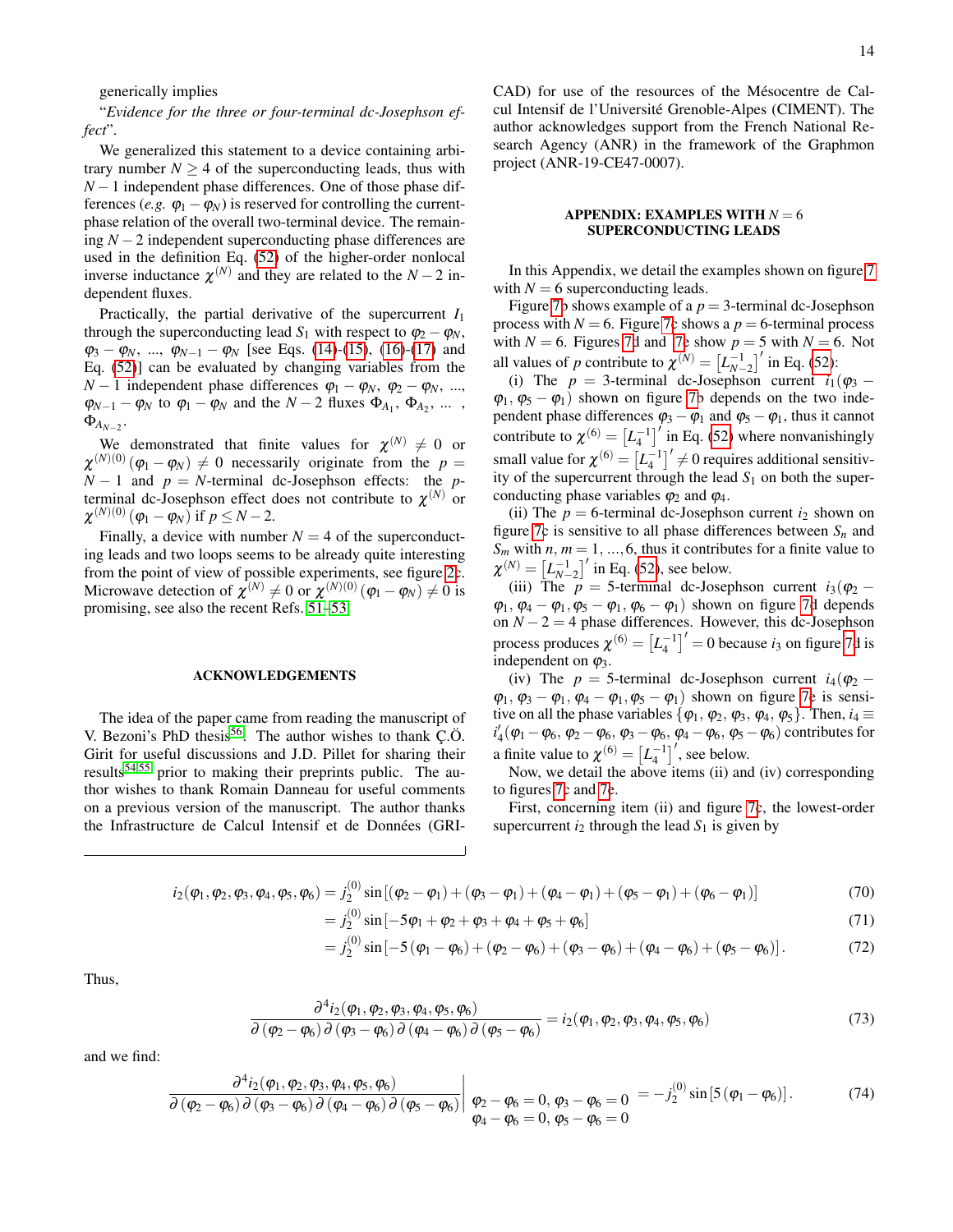Second, we consider item (iv) and figure [7d](#page-9-0):

$$
i_4(\varphi_1, \varphi_2, \varphi_3, \varphi_4, \varphi_5, \varphi_6) = j_4^{(0)} \sin[(\varphi_2 - \varphi_1) + (\varphi_4 - \varphi_1) + (\varphi_5 - \varphi_1) + (\varphi_6 - \varphi_1)]
$$
\n(75)

$$
= j_4^{(0)} \sin \left[ -4\varphi_1 + \varphi_2 + \varphi_4 + \varphi_5 + \varphi_6 \right]
$$
\n(76)

$$
= j_4^{(0)} \sin \left[ -4 \left( \varphi_1 - \varphi_6 \right) + \left( \varphi_2 - \varphi_6 \right) + \left( \varphi_4 - \varphi_6 \right) + \left( \varphi_5 - \varphi_6 \right) \right],\tag{77}
$$

which implies that the following is vanishingly small:

<span id="page-14-13"></span>
$$
\frac{\partial^4 i_4(\varphi_1, \varphi_2, \varphi_3, \varphi_4, \varphi_5, \varphi_6)}{\partial (\varphi_2 - \varphi_6) \partial (\varphi_3 - \varphi_6) \partial (\varphi_4 - \varphi_6) \partial (\varphi_5 - \varphi_6)} = 0.
$$
\n(78)

The above Eqs. [\(73\)](#page-13-0) and [\(78\)](#page-14-13) confirm the general theory presented in the paper.

- <span id="page-14-0"></span><sup>1</sup> B.D. Josephson, *Possible new effects in superconductive tunnelling*, Physics Letters 1, 251 (1962).
- <span id="page-14-1"></span><sup>2</sup> K.K. Likharev, *Superconducting weak links*, Rev. Mod. Phys. 51, 101 (1979).
- <span id="page-14-2"></span><sup>3</sup> P.W. Anderson and J.M. Rowell, *Probable Observation of the Josephson Superconducting Tunneling Effect*, Phys. Rev. Lett. 10, 230 (1963).
- <span id="page-14-3"></span><sup>4</sup> J.M. Byers and M.E. Flatté, *Probing Spatial Correlations with Nanoscale Two-Contact Tunneling*, Phys. Rev. Lett. 74, 306 (1995).
- <sup>5</sup> N.K. Allsopp, V.C. Hui, C.J. Lambert, and S.J. Robinson, *Theory of the sign of multi-probe conductances for normal and superconducting materials*, J. Phys.: Condens. Matter 6, 10475 (1994).
- <sup>6</sup> J. Torrès and T. Martin, *Positive and negative Hanbury-Brown and Twiss correlations in normal metal-superconducting devices*, Eur. Phys. J. B 12, 319 (1999).
- <sup>7</sup> M.S. Choi, C. Bruder, and D. Loss, *Spin-dependent Josephson current through double quantum dots and measurement of entangled electron states*, Phys. Rev. B 62, 13569 (2000).
- <span id="page-14-8"></span><sup>8</sup> G. Deutscher and D. Feinberg, *Coupling superconductingferromagnetic point contacts by Andreev reflections*, Appl. Phys. Lett. 76, 487 (2000).
- <span id="page-14-5"></span><sup>9</sup> G. Falci, D. Feinberg, and F.W.J. Hekking, *Correlated tunneling into a superconductor in a multiprobe hybrid structure*, Europhys. Lett. 54, 255 (2001).
- <span id="page-14-6"></span><sup>10</sup> R. Mélin and D. Feinberg, *Transport theory of multiterminal hybrid structures*, Eur. Phys. J. B 26, 101 (2002).
- <sup>11</sup> N.M. Chtchelkatchev, G. Blatter, G.B. Lesovik, and T. Martin, *Bell inequalities and entanglement in solid-state devices*, Phys. Rev. B 66, 161320 (2002).
- <span id="page-14-7"></span><sup>12</sup> R. Mélin and D. Feinberg, Sign of the crossed conductances at a *ferromagnet/superconductor/ferromagnet double interface*, Phys. Rev. B 70, 174509 (2004).
- <sup>13</sup> D. Beckmann, H.B. Weber, and H.v. Löhneysen, *Evidence for crossed Andreev reflection in Superconductor-Ferromagnet hybrid structures*, Phys. Rev. Lett. 93, 197003 (2004).
- <sup>14</sup> S. Russo, M. Kroug, T.M. Klapwijk, and A.F. Morpurgo, *Experimental observation of bias-dependent nonlocal Andreev reflection*, Phys. Rev. Lett. 95, 027002 (2005).
- <sup>15</sup> P. Cadden-Zimansky and V. Chandrasekhar, *Nonlocal correlations in normal-metal superconducting systems*, Phys. Rev. Lett. 97, 237003 (2006).
- <sup>16</sup> P. Cadden-Zimansky, Z. Jiang, and V. Chandrasekhar, *Charge imbalance, crossed Andreev reflection and elastic co-tunnelling*

*in ferromagnet/superconductor/normal-metal structures*, New J. Phys. 9, 116 (2007).

- <sup>17</sup> L.G. Herrmann, F. Portier, P. Roche, A. Levy Yeyati, T. Kontos, and C. Strunk, *Carbon nanotubes as Cooper pair beam splitters*, Phys. Rev. Lett. 104, 026801 (2010).
- $18$  L. Hofstetter, S. Csonka, J. Nygoard, and C. Schönenberger, *Cooper pair splitter realized in a two-quantum-dot Y-junction*, Nature (London) 461, 960 (2009).
- <sup>19</sup> J. Wei and V. Chandrasekhar, *Positive noise cross-correlation in hybrid superconducting and normal-metal three-terminal devices*, Nat. Phys. 6, 494 (2010).
- <span id="page-14-4"></span><sup>20</sup> A. Das, Y. Ronen, M. Heiblum, D. Mahalu, A.V. Kretinin, and H. Shtrikman, *High-efficiency Cooper pair splitting demonstrated by two-particle conductance resonance and positive noise crosscorrelation*, Nat. Commun. 3, 1165 (2012).
- <span id="page-14-9"></span><sup>21</sup> A. Freyn, B. Douçot, D. Feinberg and R. Mélin, *Production of non-local quartets and phase-sensitive entanglement in a superconducting beam splitter*, Phys. Rev. Lett. 106, 257005 (2011).
- <span id="page-14-10"></span><sup>22</sup> R. Mélin, D. Feinberg and B. Douçot, *Partially resummed perturbation theory for multiple Andreev reflections in a short threeterminal Josephson junction*, Eur. Phys. J. B 89, 67 (2016).
- <sup>23</sup> T. Jonckheere, J. Rech, T. Martin, B. Douçot, D. Feinberg, and R. Mélin, *Multipair DC Josephson resonances in a biased allsuperconducting bijunction*, Phys. Rev. B 87, 214501 (2013).
- <span id="page-14-11"></span><sup>24</sup> J. Rech, T. Jonckheere, T. Martin, B. Douçot, D. Feinberg, and R. Mélin, *Proposal for the observation of nonlocal multipair production*, Phys. Rev. B 90, 075419 (2014).
- $25$  R. Mélin, M. Sotto, D. Feinberg, J.-G. Caputo and B. Douçot, *Gate-tunable zero-frequency current cross-correlations of the quartet mode in a voltage-biased three-terminal Josephson junction*, Phys. Rev. B 93, 115436 (2016).
- <sup>26</sup> R. Mélin, J.-G. Caputo, K. Yang and B. Douçot, Simple Floquet-*Wannier-Stark-Andreev viewpoint and emergence of low-energy scales in a voltage-biased three-terminal Josephson junction*, Phys. Rev. B 95, 085415 (2017).
- <sup>27</sup> R. Mélin, R. Danneau, K. Yang, J.-G. Caputo, and B. Douçot, *Engineering the Floquet spectrum of superconducting multiterminal quantum dots*, Phys. Rev. B 100, 035450 (2019).
- <sup>28</sup> B. Douçot, R. Danneau, K. Yang, J.-G. Caputo and R. Mélin, *Berry phase in superconducting multiterminal quantum dots*, Phys. Rev. B 101, 035411 (2020).
- <span id="page-14-12"></span><sup>29</sup> R. Mélin, *Inversion in a four-terminal superconducting device on the quartet line: I. Two-dimensional metal and the quartet beam splitter*, Phys. Rev. B 102, 245435 (2020).